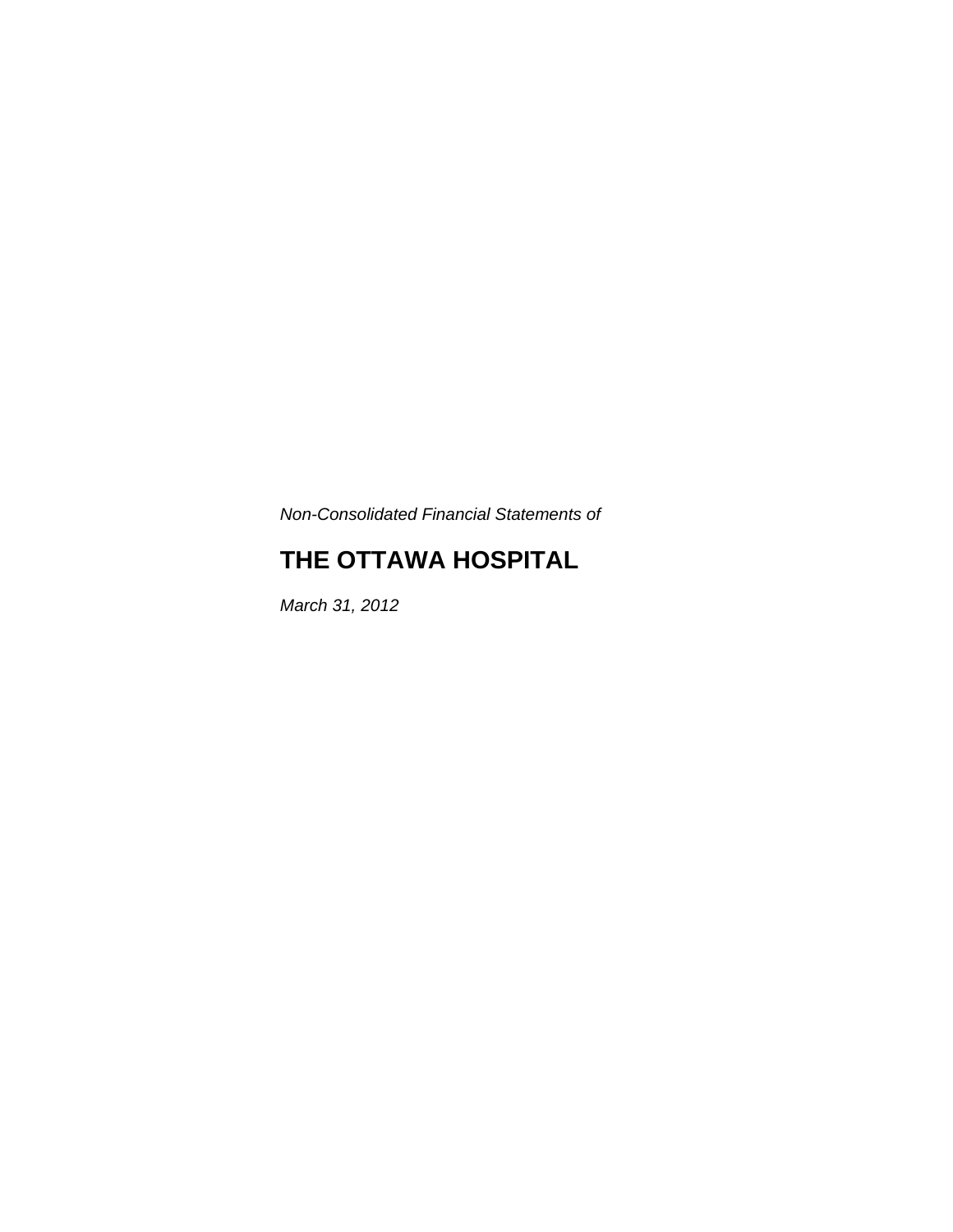# Deloitte.

Deloitte & Touche LLP 800 - 100 Queen Street Ottawa ON K1P 5T8 Canada

Tel: (613) 236–2442 Fax: (613) 236–2195 www.deloitte.ca

# **Independent Auditor's Report**

To the Board of Governors of The Ottawa Hospital and the Ministry of Health and Long-Term Care of Ontario

We have audited the accompanying non-consolidated financial statements of The Ottawa Hospital (the "Hospital"), which comprise the non-consolidated statement of financial position as at March 31, 2012 and the non-consolidated statements of operations, changes in net assets and cash flows for the year then ended and a summary of significant accounting policies and other explanatory information.

#### *Management's Responsibility for the Non-Consolidated Financial Statements*

Management is responsible for the preparation and fair presentation of these nonconsolidated financial statements in accordance with the basis of accounting described in Note 2 to the non-consolidated financial statements, and for such internal control as management determines is necessary to enable the preparation of non-consolidated financial statements that are free from material misstatement, whether due to fraud or error.

#### *Auditor's Responsibility*

Our responsibility is to express an opinion on these non-consolidated financial statements based on our audit. We conducted our audit in accordance with Canadian generally accepted auditing standards. Those standards require that we comply with ethical requirements and plan and perform the audit to obtain reasonable assurance about whether the non-consolidated financial statements are free from material misstatement.

An audit involves performing procedures to obtain audit evidence about the amounts and disclosures in the non-consolidated financial statements. The procedures selected depend on the auditor's judgment, including the assessment of the risks of material misstatement of the non-consolidated financial statements, whether due to fraud or error. In making those risk assessments, the auditor considers internal control relevant to the entity's preparation and fair presentation of the non-consolidated financial statements in order to design audit procedures that are appropriate in the circumstances, but not for the purpose of expressing an opinion on the effectiveness of the entity's internal control. An audit also includes evaluating the appropriateness of accounting policies used and the reasonableness of accounting estimates made by management, as well as evaluating the overall presentation of the non-consolidated financial statements.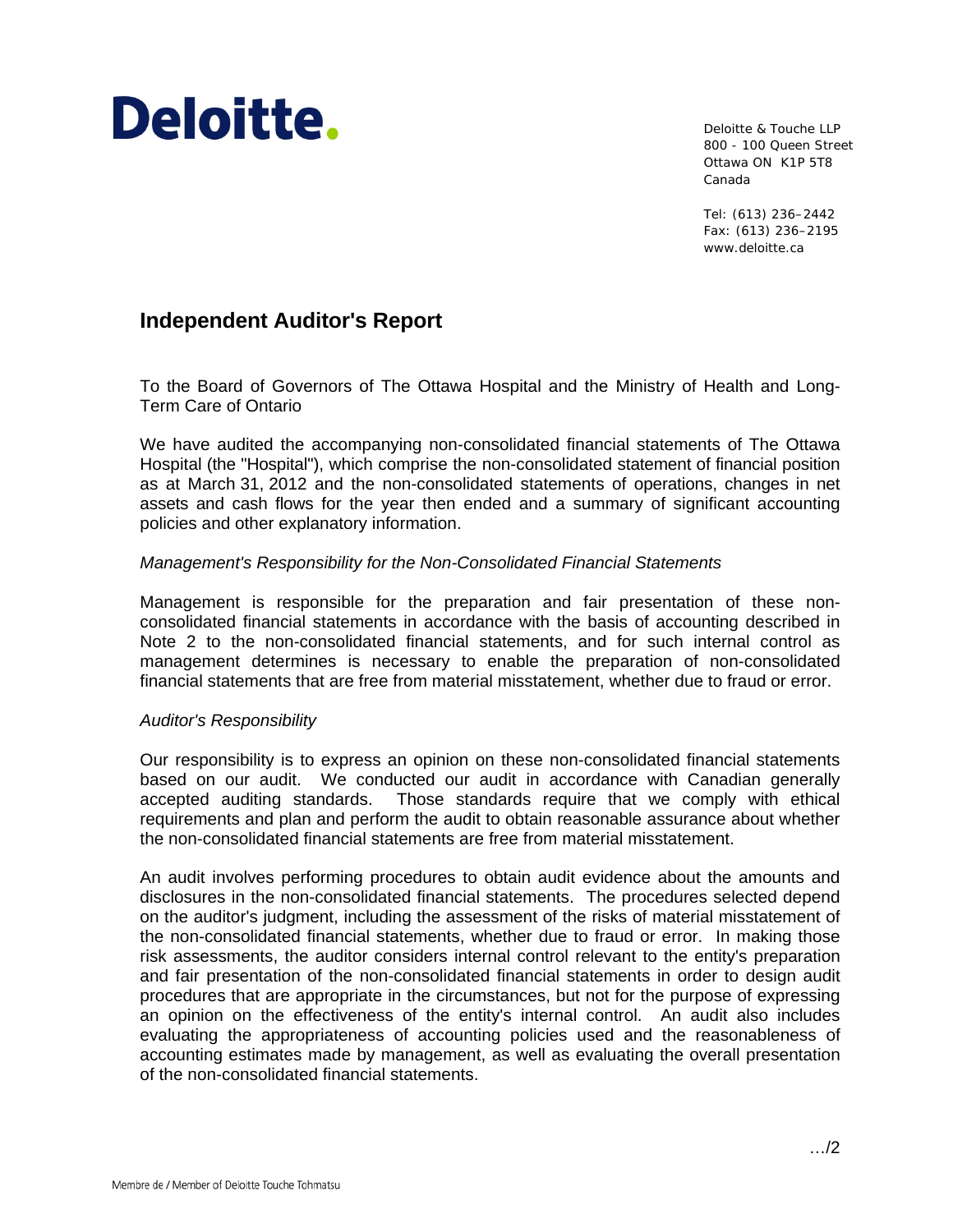# **Independent Auditor's Report (Continued)**

#### *Auditor's Responsibility (Continued)*

We believe that the audit evidence we have obtained is sufficient and appropriate to provide a basis for our audit opinion.

#### *Opinion*

In our opinion, the non-consolidated financial statements present fairly, in all material respects, the financial position of the Hospital as at March 31, 2012, and the results of its operations and its cash flows for the year then ended in accordance with the basis of accounting described in Note 2 to the non-consolidated financial statements.

#### *Other Matter*

The non-consolidated financial statements as at March 31, 2011 and for the year then ended were audited by other auditors whose report dated June 22 2011, expressed an unmodified opinion on those non-consolidated statements.

#### *Basis of Accounting and Restriction on Distribution and Use*

Without modifying our opinion, we draw attention to Note 2 to the non-consolidated financial statements, which describes the basis of accounting. We also draw attention to the fact that the non-consolidated financial statements are prepared to assist the Hospital to comply with the reporting requirements of the Ministry of Health and Long-Term Care of Ontario. As a result, the non-consolidated financial statements may not be suitable for another purpose. Our report is intended solely for the Hospital and the Ministry of Health and Long-Term Care of Ontario and should not be distributed to parties other than the Hospital and the Ministry of Health and Long-Term Care of Ontario.

Relaitte stouch LLP

Chartered Accountants Licensed Public Accountants

June 6, 2012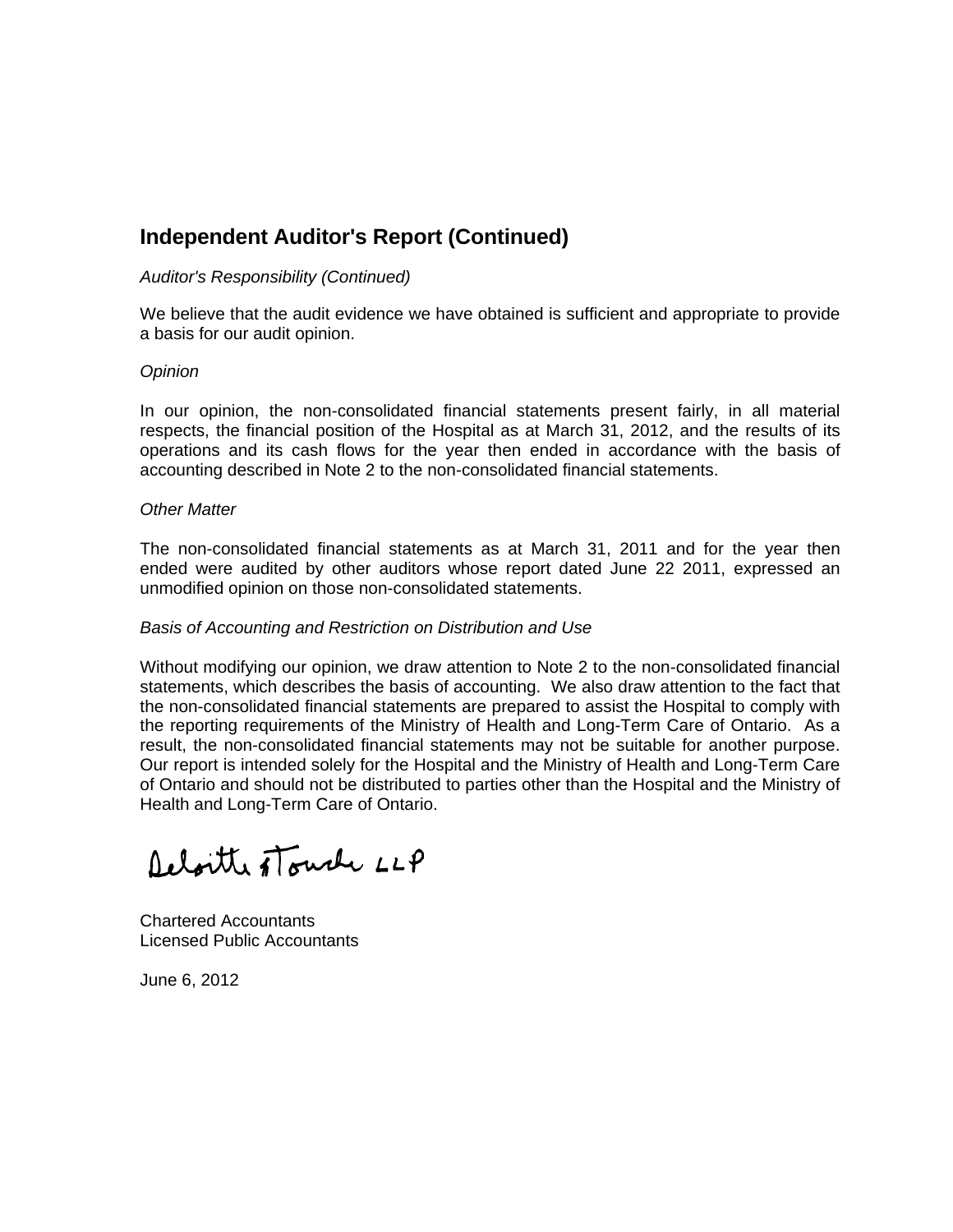# **THE OTTAWA HOSPITAL Non-Consolidated Financial Statements March 31, 2012 (in thousands of dollars)**

|                                                     | PAGE      |
|-----------------------------------------------------|-----------|
| Non-Consolidated Statement of Financial Position    |           |
| Non-Consolidated Statement of Operations            | 2         |
| Non-Consolidated Statement of Changes in Net Assets | 3         |
| Non-Consolidated Statement of Cash Flows            | 4         |
| Notes to the Non-Consolidated Financial Statements  | 5 -<br>22 |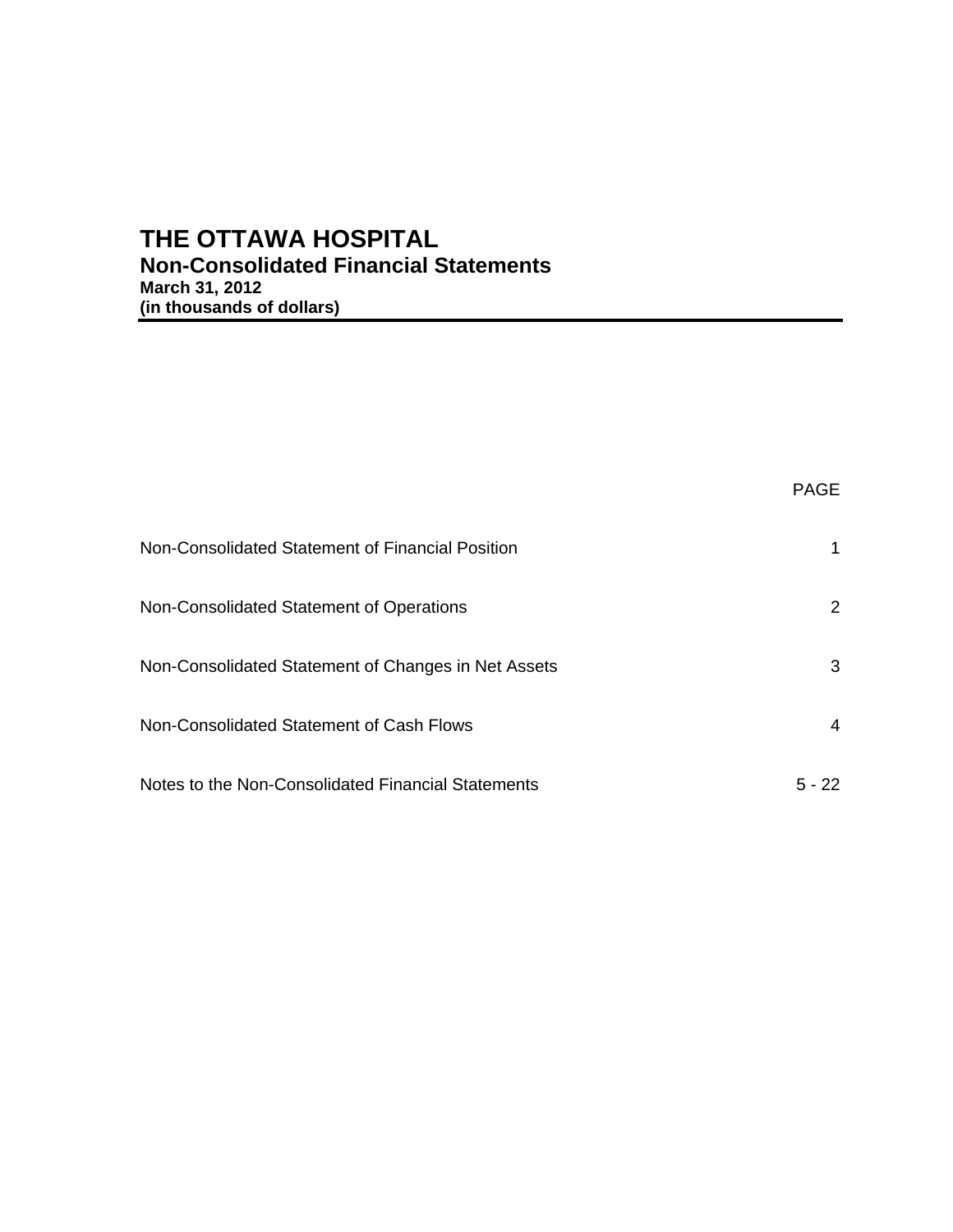# **THE OTTAWA HOSPITAL**

# **Non-Consolidated Statement of Financial Position**

**as at March 31, 2012 (in thousands of dollars)**

|                                                                                                                                                         | 2012                                     | 2011                                     |
|---------------------------------------------------------------------------------------------------------------------------------------------------------|------------------------------------------|------------------------------------------|
| <b>CURRENT ASSETS</b>                                                                                                                                   |                                          |                                          |
| Short-term investments<br>Accounts receivable (Note 3)<br>Inventories<br>Prepaid expenses                                                               | \$<br>1,010<br>56,801<br>11,800<br>5,438 | \$<br>1,255<br>60,010<br>10,945<br>6,036 |
|                                                                                                                                                         | 75,049                                   | 78,246                                   |
| CAPITAL GRANTS RECEIVABLE (Note 3)<br>INVESTMENTS HELD FOR CAPITAL PURCHASES (Note 9)<br><b>CAPITAL ASSETS (Note 4)</b><br>FUNDS HELD IN TRUST (Note 7) | 24,765<br>74,335<br>592,143<br>32,749    | 28,129<br>71,425<br>569,931<br>33,472    |
|                                                                                                                                                         | \$<br>799,041                            | \$<br>781,203                            |
| <b>CURRENT LIABILITIES</b>                                                                                                                              |                                          |                                          |
| Bank indebtedness (Note 5)<br>Accounts payable and accrued liabilities<br>Payable to The Ottawa Hospital Residence                                      | \$<br>22,867<br>237,664                  | \$<br>49,804<br>217,641                  |
| Corporation (Note 12)                                                                                                                                   | 4,565                                    | 4,212                                    |
|                                                                                                                                                         | 265,096                                  | 271,657                                  |
| <b>EMPLOYEE FUTURE BENEFITS (Note 6)</b><br>DEFERRED CONTRIBUTIONS RELATED TO FUNDS                                                                     | 31,237                                   | 24,081                                   |
| HELD IN TRUST (Note 7)<br>DEFERRED CONTRIBUTIONS RELATED TO                                                                                             | 32,749                                   | 33,472                                   |
| CAPITAL ASSETS (Note 7)                                                                                                                                 | 412,101                                  | 399, 157                                 |
|                                                                                                                                                         | 741,183                                  | 728,367                                  |
| COMMITMENTS, CONTINGENCIES AND GUARANTEES (Note 14)                                                                                                     |                                          |                                          |
| <b>NET ASSETS (DEFICIENCY)</b>                                                                                                                          |                                          |                                          |

| Invested in capital assets (Note 9)<br>Unrestricted deficiency | 218,668<br>(160, 810) | 203,620<br>(150,784) |
|----------------------------------------------------------------|-----------------------|----------------------|
|                                                                | 57.858                | 52,836               |
|                                                                | 799.041               | 781,203              |

APPROVED BY THE BOARD

arole Wrkman Chairman

President and CEO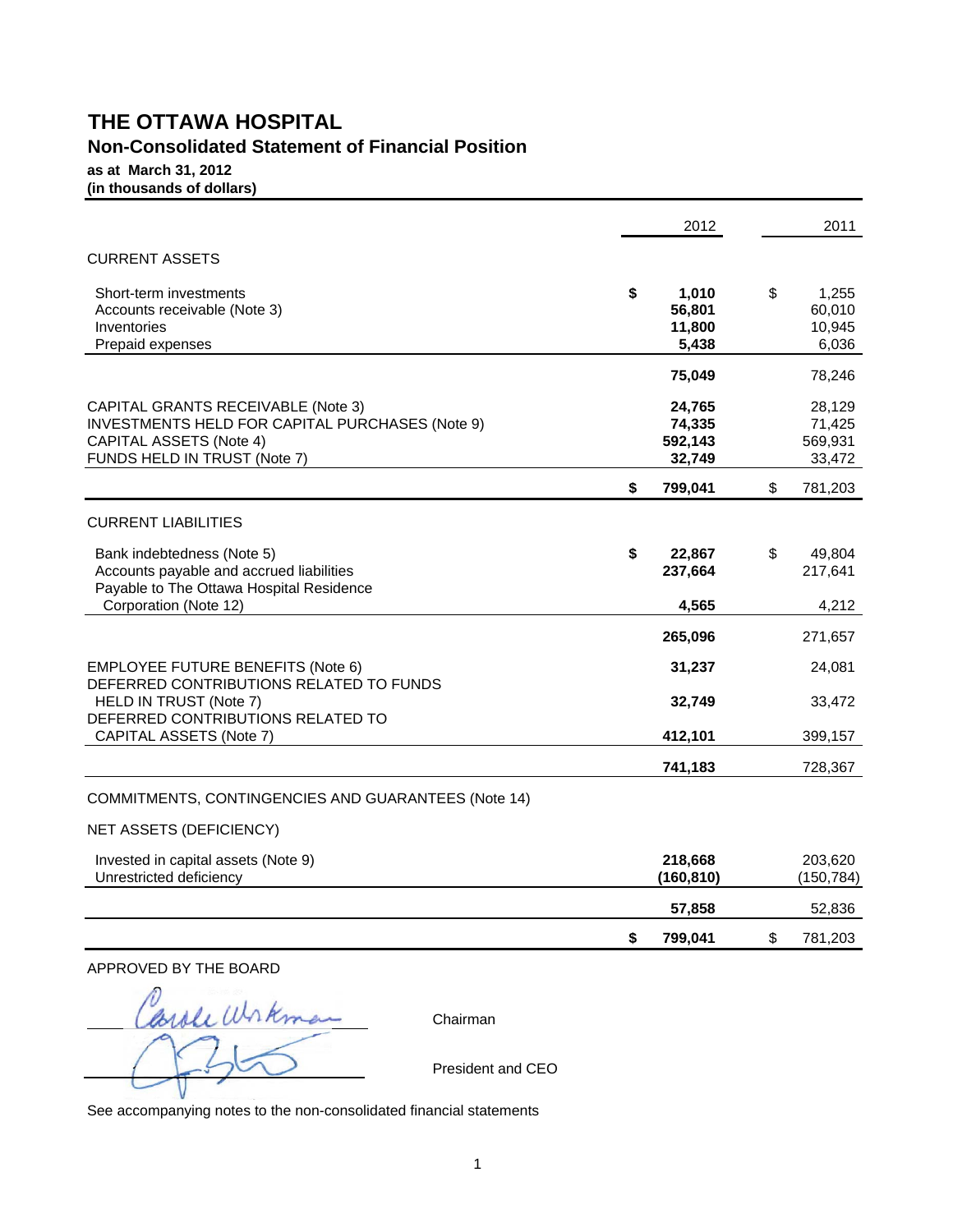# **THE OTTAWA HOSPITAL**

# **Non-Consolidated Statement of Operations**

**year ended March 31, 2012**

**(in thousands of dollars)**

|                                                 | 2012          | 2011          |
|-------------------------------------------------|---------------|---------------|
| Revenue                                         |               |               |
| Patient care:                                   |               |               |
| Ministry of Health and Long-Term Care           | \$<br>852,106 | \$<br>809,240 |
| Other                                           | 115,538       | 121,881       |
| Recoveries and other                            | 46,712        | 48,391        |
| Other funding                                   | 10,940        | 12,210        |
| <b>Marketed services</b>                        | 8,300         | 8,311         |
| Investment                                      | 598           | 526           |
| Amortization of deferred contributions          |               |               |
| related to equipment (Note 7)                   | 5,377         | 5,071         |
|                                                 | 1,039,571     | 1,005,630     |
|                                                 |               |               |
| <b>Expenses</b>                                 | 544,223       | 524,639       |
| Salaries and wages<br>Employee benefits         | 141,736       | 130,905       |
| Supplies and other                              | 123,835       | 126,423       |
| Medical staff remuneration                      | 82,219        | 75,734        |
| Drugs                                           | 54,112        | 56,112        |
| Medical and surgical                            | 59,473        | 54,943        |
| Interest on bank indebtedness                   | 37            | 54            |
| Amortization of equipment                       | 33,021        | 29,790        |
|                                                 | 1,038,656     | 998,600       |
|                                                 |               |               |
| Excess of revenue over expenses before          |               |               |
| the undernoted items                            | 915           | 7,030         |
| Parking revenues                                | 16,650        | 15,247        |
| Parking expenses                                | (4, 330)      | (4,265)       |
| Amortization of deferred contributions          |               |               |
| related to buildings (Note 7)                   | 13,814        | 12,534        |
| Amortization of buildings and land improvements | (22,027)      | (19,498)      |
| EXCESS OF REVENUE OVER EXPENSES                 | 5,022<br>\$   | \$<br>11,048  |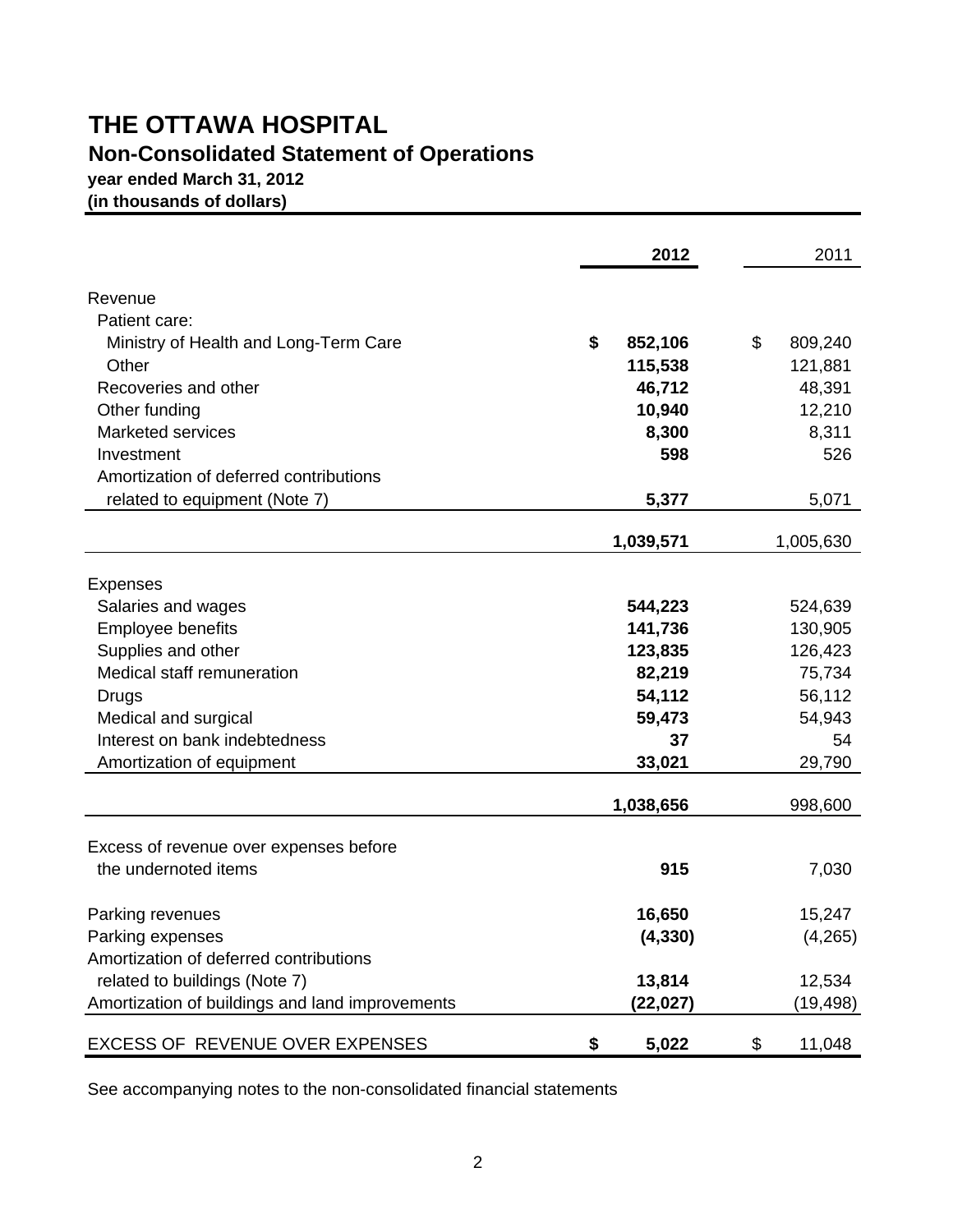# **THE OTTAWA HOSPITAL**

# **Non-Consolidated Statement of Changes in Net Assets**

**year ended March 31, 2012 (in thousands of dollars)**

|                                 | Invested in<br>Capital<br>Assets<br>(Note 9) | Unrestricted     | 2012         | 2011          |
|---------------------------------|----------------------------------------------|------------------|--------------|---------------|
| <b>BALANCE, BEGINNING</b>       |                                              |                  |              |               |
| OF YEAR                         | \$203,620                                    | (150, 784)<br>\$ | 52,836<br>\$ | 41,788<br>\$. |
| Excess of revenue over expenses | ٠                                            | 5,022            | 5,022        | 11,048        |
| Net change in invested in       |                                              |                  |              |               |
| capital assets (Note 9)         | 15,048                                       | (15, 048)        |              |               |
| <b>BALANCE, END OF YEAR</b>     | \$218,668                                    | (160, 810)<br>\$ | 57,858<br>S  | 52,836<br>\$  |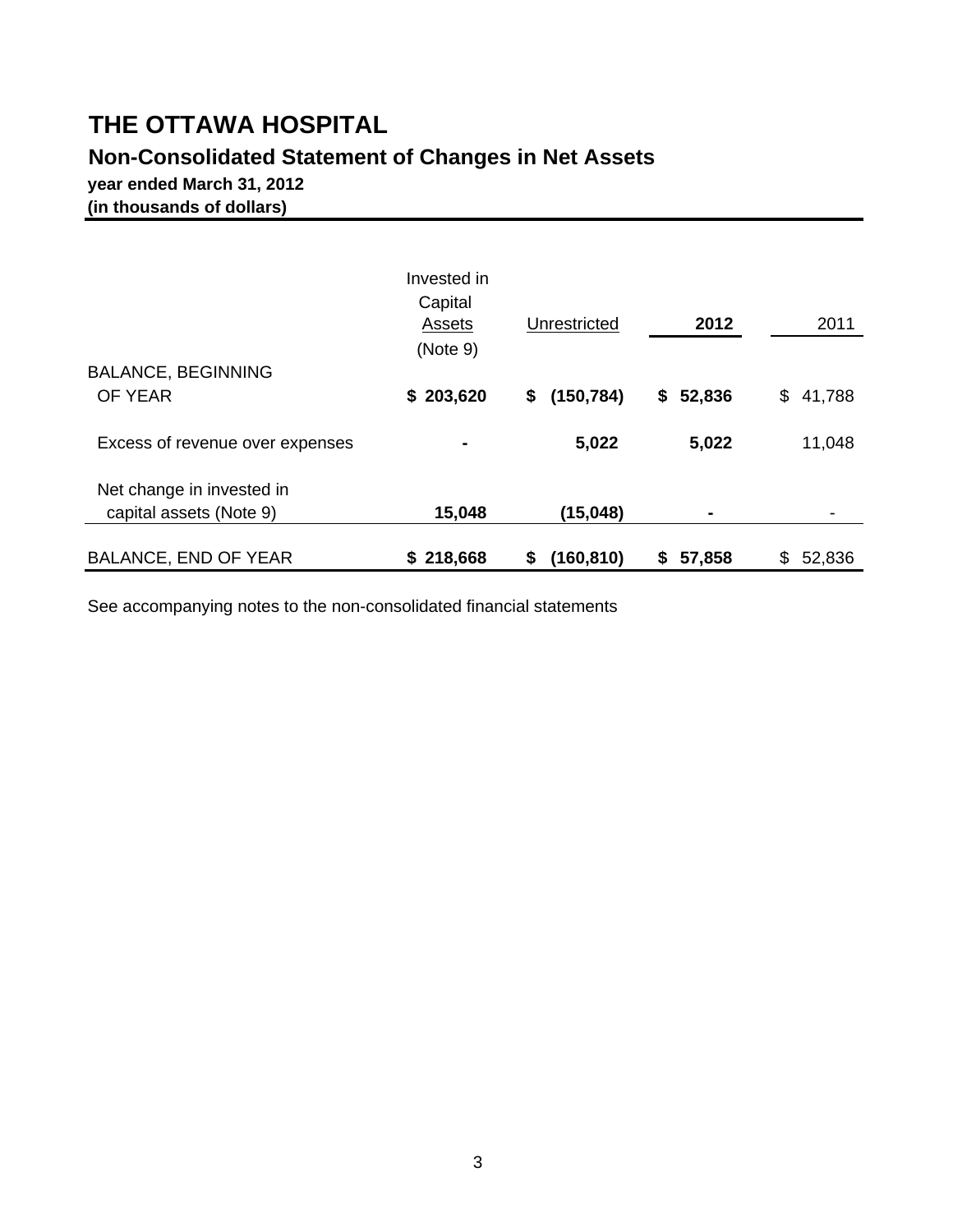# **THE OTTAWA HOSPITAL Non-Consolidated Statement of Cash Flows**

**year ended March 31, 2012 (in thousands of dollars)**

|                                                           | 2012            | 2011            |
|-----------------------------------------------------------|-----------------|-----------------|
| <b>OPERATING ACTIVITIES</b>                               |                 |                 |
| Excess of revenue over expenses                           | \$<br>5,022     | \$<br>11,048    |
| Items not affecting cash                                  |                 |                 |
| Amortization of capital assets                            | 55,048          | 49,288          |
| Amortization of deferred contributions                    |                 |                 |
| related to capital assets                                 | (19, 191)       | (17,605)        |
| Loss on disposal of capital assets                        |                 | 18              |
| Decrease in Royal Ottawa Health Care Group -              |                 |                 |
| vested benefits                                           |                 | 325             |
| Net increase in employee future benefits (Note 6)         | 7,156           | 3,377           |
|                                                           | 48,035          | 46,451          |
| Changes in non-cash operating                             |                 |                 |
| working capital items (Note 13)                           | 23,220          | 10,363          |
|                                                           |                 |                 |
|                                                           | 71,255          | 56,814          |
| <b>FINANCING ACTIVITIES</b>                               |                 |                 |
| Deferred contributions related to capital assets received | 32,135          | 52,467          |
| Increase (decrease) in deferred contributions             |                 |                 |
| related to funds held in trust                            | (723)           | 7,928           |
| Increase in payable to The Ottawa Hospital                |                 |                 |
| <b>Residence Corporation</b>                              | 353             | 556             |
|                                                           | 31,765          | 60,951          |
| <b>INVESTING ACTIVITIES</b>                               |                 |                 |
| Purchase of capital assets                                | (77, 260)       | (102, 470)      |
| Net decrease (increase) in capital grants receivable      | 3,364           | (10, 375)       |
| Net decrease (increase) in funds held in trust            | 723             | (7,928)         |
| Net decrease (increase) in investments held for           |                 |                 |
| capital purchases                                         | (2,910)         | 3,541           |
| Proceeds on disposal of capital assets                    |                 | 10              |
|                                                           | (76, 083)       | (117, 222)      |
| <b>NET CASH INFLOW</b>                                    | 26,937          | 543             |
| BANK INDEBTEDNESS, BEGINNING OF YEAR                      | (49, 804)       | (50, 347)       |
| BANK INDEBTEDNESS, END OF YEAR                            | \$<br>(22, 867) | \$<br>(49, 804) |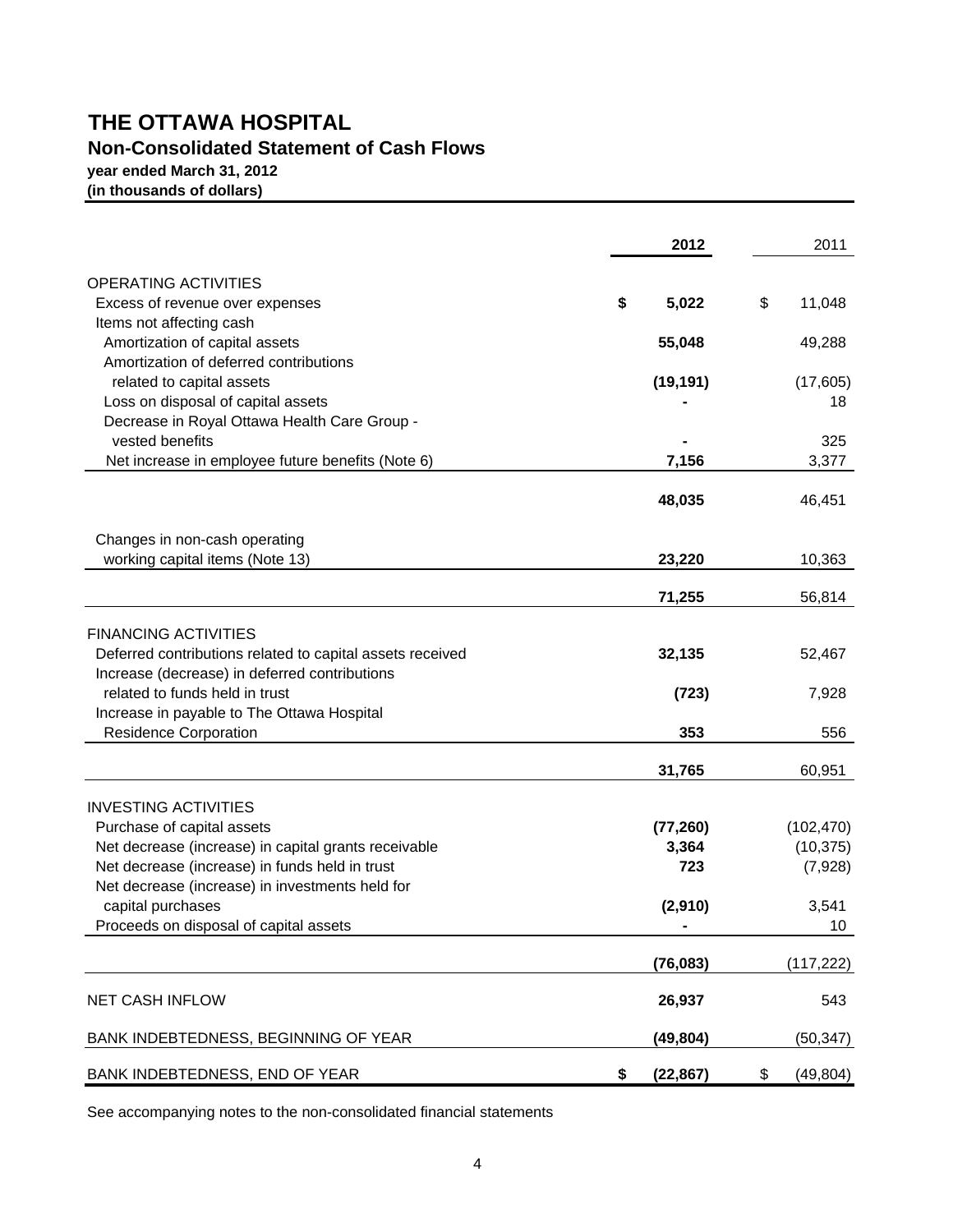#### **1. DESCRIPTION OF THE ORGANIZATION**

 The Ottawa Hospital (the "Hospital") is an academic health sciences centre and is principally involved in providing health care services to the Champlain Local Health Integration Network. The Hospital is a registered charity under the Income Tax Act and accordingly is exempt from income taxes.

#### **2. SIGNIFICANT ACCOUNTING POLICIES**

The non-consolidated financial statements have been prepared by management in accordance with the accounting policies described below:

#### *Future changes in accounting policies*

In December 2010, the Public Sector Accounting Board changed the accounting framework required to be followed by Government Not-For-Profit Organizations. Effective for fiscal years beginning on or after January 1, 2012, Government not-for-profit Organizations will be required to select from either (a) the CICA Public Sector Accounting Handbook, including Sections PS 4200 to PS 4270 or, alternatively, (b) the CICA Public Sector Accounting Handbook without Sections PS 4200 to PS 4270. Early adoption of these new standards is permitted. The Hospital plans to adopt the new accounting standards for Government Not-For-Profit Organizations, including Sections PS 4200 to 4270, for its fiscal year beginning on April 1, 2012. The Hospital is currently assessing the impact of these changes on its financial statements.

#### *Basis of presentation*

These financial statements do not include the assets, liabilities or operations of the University of Ottawa Heart Institute, a controlled entity, and The Ottawa Hospital Residence Corporation, a controlled entity, nor the following entities where the Hospital has an economic interest including: The Ottawa Hospital Foundation, Ottawa Hospital Research Institute, its auxiliaries, Hospital Food Services - Ontario Inc., Ottawa Regional Hospital Linen Services Incorporated and Eastern Ontario Regional Laboratory Association Inc. The summarized financial information of the University of Ottawa Heart Institute and The Ottawa Hospital Residence Corporation is disclosed in Note 12.

#### *Revenue recognition*

The Hospital follows the deferral method of accounting for contributions.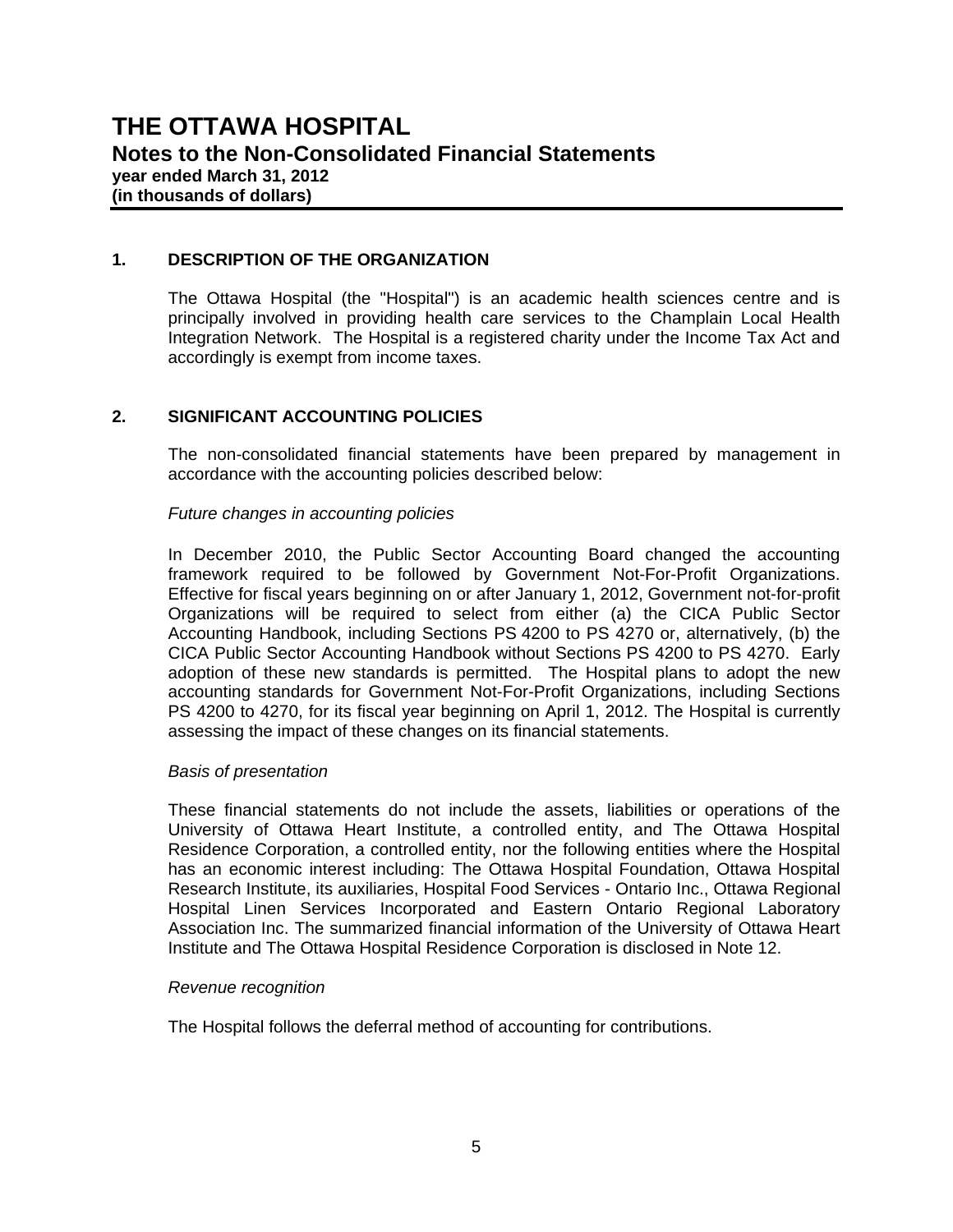#### **2. SIGNIFICANT ACCOUNTING POLICIES (Continued)**

#### *Revenue recognition (Continued)*

Under the Health Insurance Act and Regulations thereto, the Hospital is funded, primarily by the Province of Ontario, in accordance with budget arrangements established by the Ministry of Health and Long-Term Care of Ontario. Operating grants are recorded as revenue in the period to which they relate. Grants approved but not received at the end of an accounting period are accrued. Where a portion of a grant relates to a future period, it is deferred and recognized in that subsequent period.

The Hospital receives funding for operations for certain programs from the Ministry of Health and Long-Term Care of Ontario. The final amount of operating revenue recorded cannot be determined until the Ministry of Health and Long-Term Care of Ontario has reviewed the Hospital's financial and statistical returns for the year. Any adjustments arising from the Ministry of Health and Long-Term Care of Ontario review is recorded in the period in which the adjustment is made.

Unrestricted contributions are recognized as revenue when received or receivable if the amount to be received can be reasonably estimated and collection is reasonably assured.

Externally restricted contributions are recognized as revenue in the year when the conditions for the restriction have been met. Contributions restricted for the purchase of capital assets are deferred and amortized into revenue on a straight-line basis, at a rate corresponding with the amortization rate for the related capital assets.

Revenue from the Provincial Insurance Plan and marketed services is recognized when the goods are sold or the service is provided.

#### *Contributed services*

A substantial number of volunteers contribute a significant amount of their time each year. Because of the difficulty of determining the fair value, contributed services are not recognized in the non-consolidated financial statements.

#### *Inventories*

Inventories are recorded on a first in first out basis and are valued at lower of cost and net realizable value.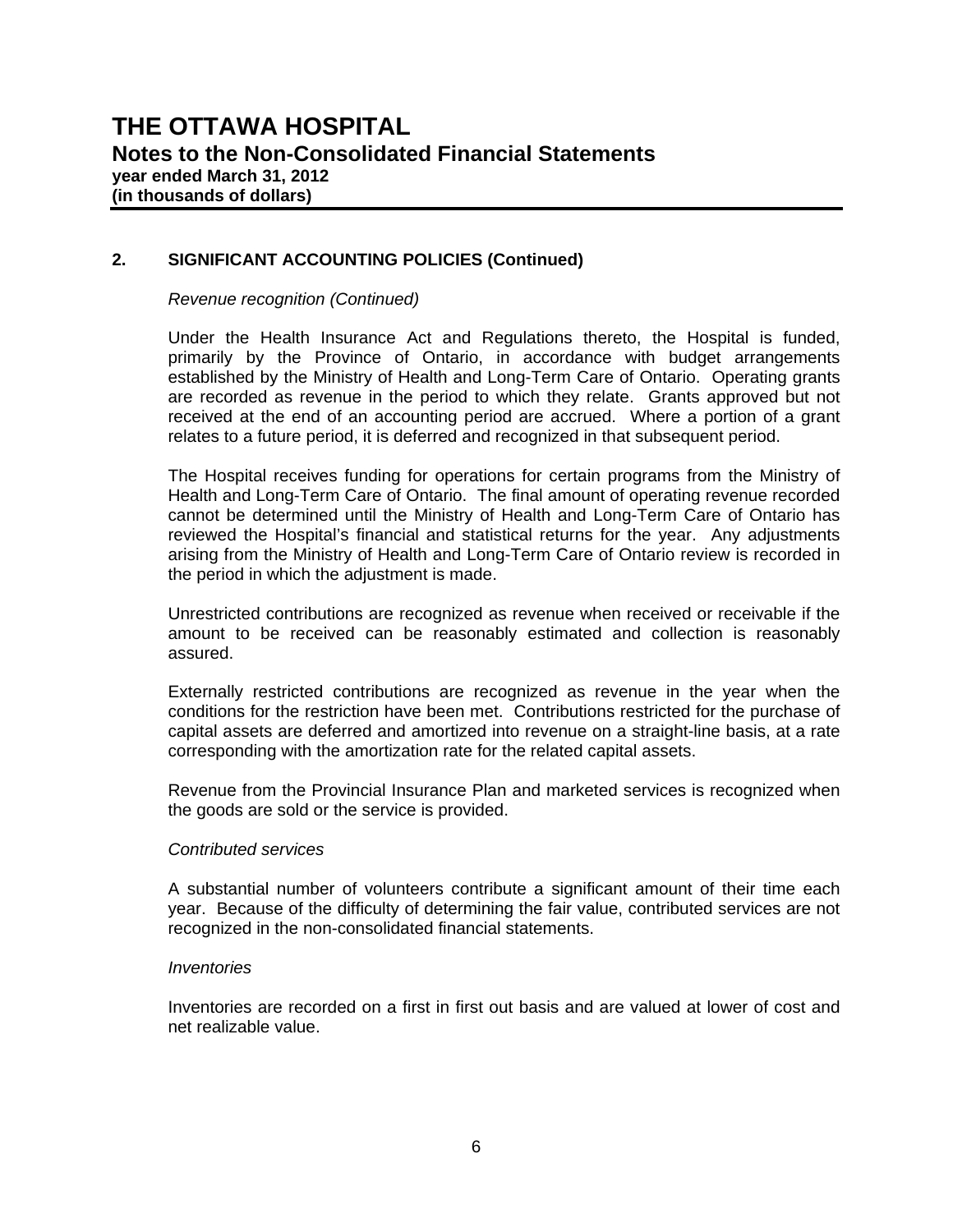#### **2. SIGNIFICANT ACCOUNTING POLICIES (Continued)**

*Classification of financial instruments* 

All financial instruments reported on the Statement of Financial Position of the Hospital are classified as follows:

| Held-for-trading         |
|--------------------------|
| Loans and receivables    |
| Held-for-trading         |
| Held-for-trading         |
| Held-for-trading         |
| <b>Other liabilities</b> |
| <b>Other liabilities</b> |
|                          |

Held for trading

Held-for-trading financial assets are financial assets typically acquired for resale prior to maturity or that are designated as held-for-trading. They are measured at fair value at the statement of financial position date.

Loans and receivables and other liabilities

Loans and receivables and other liabilities are financial assets and liabilities which have been designated as loans and receivables and other liabilities. Loans and receivables and other liabilities are measured at amortized cost using the effective interest rate method.

#### *Short-term investments and investments*

Transaction costs related to the acquisition of investments are recorded against investment income. Sales and purchases of investments are recorded on the settlement date.

Fair value is determined at quoted market prices. The calculation of fair value is based upon market conditions at a specific point in time and may not be reflective of future fair value.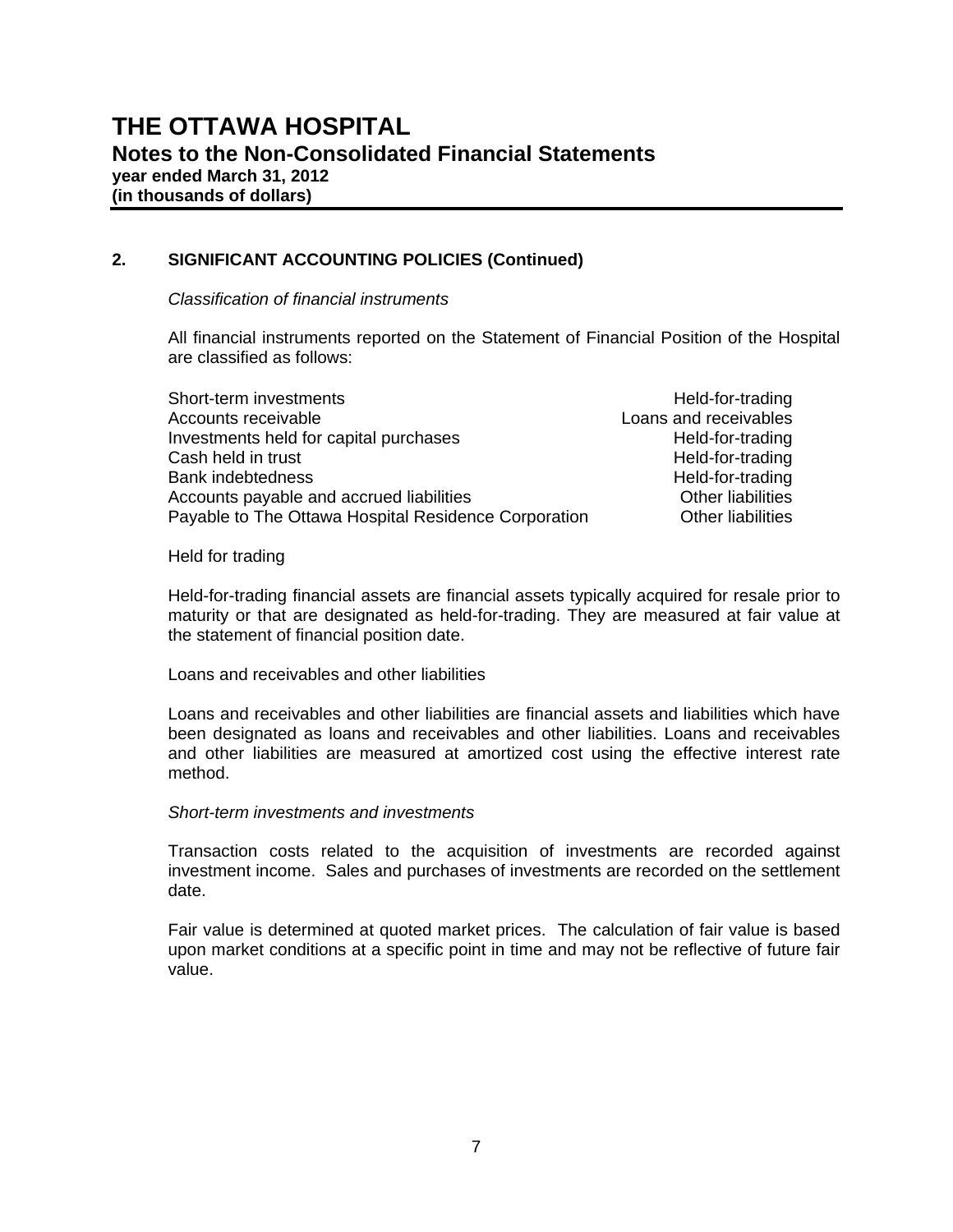#### **2. SIGNIFICANT ACCOUNTING POLICIES (Continued)**

#### *Capital assets*

Purchased capital assets, other than minor equipment, are recorded at cost. When a capital asset no longer contributes to the Hospital's ability to provide services, its carrying amount is written down to its residual value.

Minor equipment replacements are expensed in the year of replacement. Construction in progress is not amortized until the project is complete and the facilities come into use. Capital assets are amortized on a straight-line basis over their expected useful lives as follows:

| Land improvements          | 3 to 25 years  |
|----------------------------|----------------|
| <b>Buildings</b>           | 10 to 50 years |
| Building service equipment | 5 to 25 years  |
| Major equipment            | 3 to 20 years  |

#### *Deferred contributions related to funds held in trust*

The Hospital holds resources and makes disbursements on behalf of various unrelated individuals or groups. The Hospital has no discretion over such transactions. Resources received in connection with such trust fund transactions are reported as liabilities and subsequent distributions are reported as decreases to the liability not expenses.

#### *Employee benefit plans*

The Hospital accrues its obligations for employee benefit plans. The cost of nonpension post-retirement and post-employment benefits earned by employees is actuarially determined using the projected benefit method pro-rated on service and management's best estimate of retirement ages of employees and expected heath care costs.

Adjustments arising from plan amendments, including past service costs, are amortized on a straight-line basis over the average remaining service period of employees active at the date of the amendment. The excess of the net actuarial gain or loss over 10% of the benefit obligation is amortized over the average remaining service period of the active employees.

The Hospital is an employer member of the Healthcare of Ontario Pension Plan, which is a multi-employer, defined benefit pension plan. The Hospital has adopted defined contribution plan accounting principles for this Plan because insufficient information is available to apply defined benefit plan accounting principles.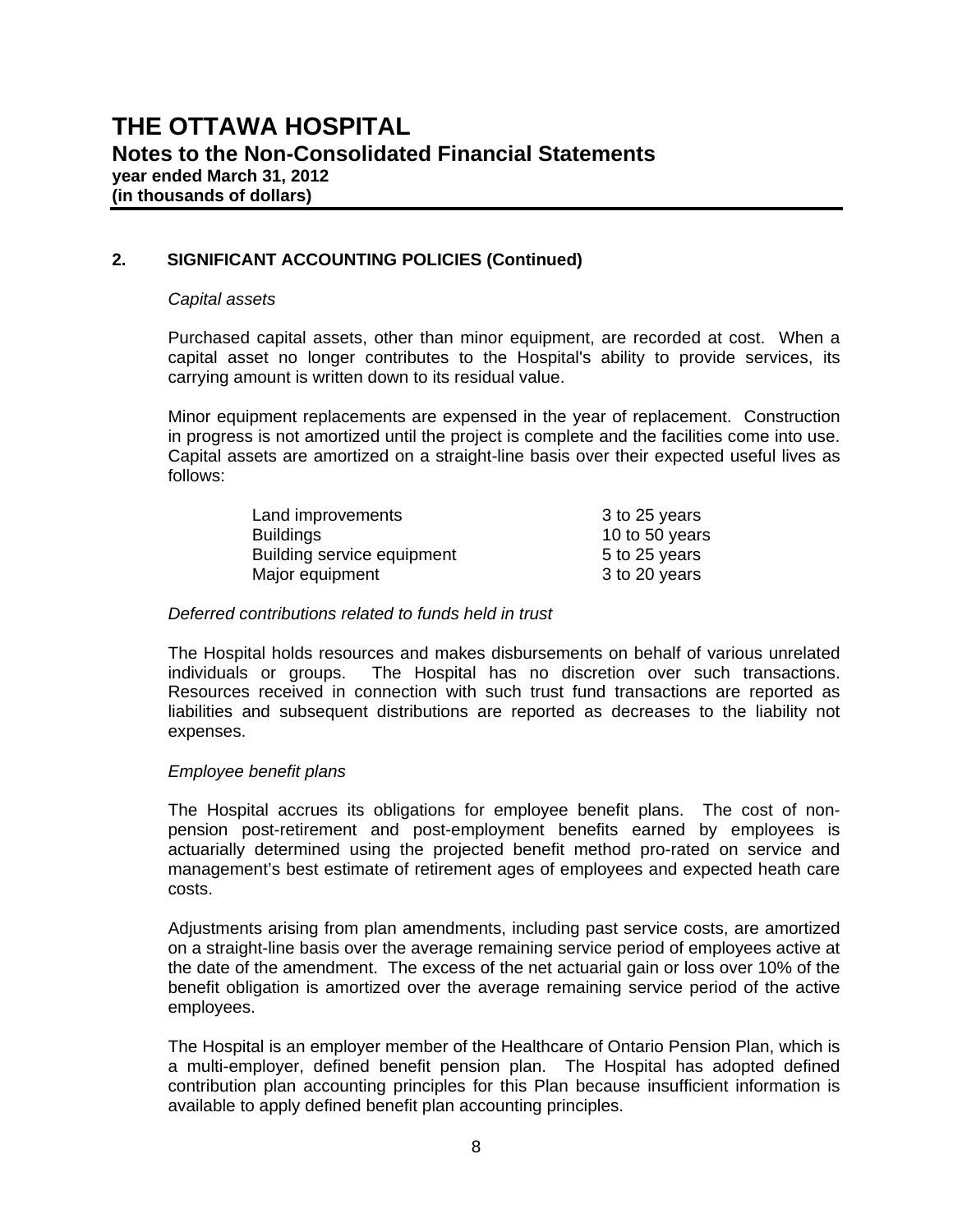#### **2. SIGNIFICANT ACCOUNTING POLICIES (Continued)**

#### *Use of estimates*

The preparation of these financial statements requires management to make estimates and assumptions that affect the reported amounts of assets and liabilities and disclosure of contingent assets and liabilities at the date of the financial statements and the reported amounts of revenues and expenses during the period. Actual results could differ from these estimates. These estimates are reviewed periodically and, as adjustments become necessary, they are reported in the periods in which they become known. The most significant estimates used in preparing these financial statements include the estimated useful lives of capital assets, the assumptions underlying the employee future benefit liability calculation, the amount of accrued liabilities and the allowance for doubtful accounts.

#### **3. ACCOUNTS AND CAPITAL GRANTS RECEIVABLE**

Accounts receivable:

|                                                                                                                                                                                                                                                           | 2012                                                       |    | 2011                                               |
|-----------------------------------------------------------------------------------------------------------------------------------------------------------------------------------------------------------------------------------------------------------|------------------------------------------------------------|----|----------------------------------------------------|
| Accounts receivable from patients<br>Ministry of Health and Long-Term Care<br>University of Ottawa Heart Institute (Note 12)<br>Ottawa Hospital Research Institute (Note 12)<br>Eastern Ontario Regional Laboratory<br>Association Inc (Note 12)<br>Other | \$<br>28,013<br>10,266<br>9,275<br>1,851<br>1,119<br>9,904 | \$ | 28,152<br>11,047<br>8,231<br>1,884<br>13<br>13,983 |
|                                                                                                                                                                                                                                                           | 60,428                                                     |    | 63,310                                             |
| Less allowance for doubtful accounts                                                                                                                                                                                                                      | 3,627                                                      |    | 3,300                                              |
|                                                                                                                                                                                                                                                           | 56,801                                                     | S  | 60,010                                             |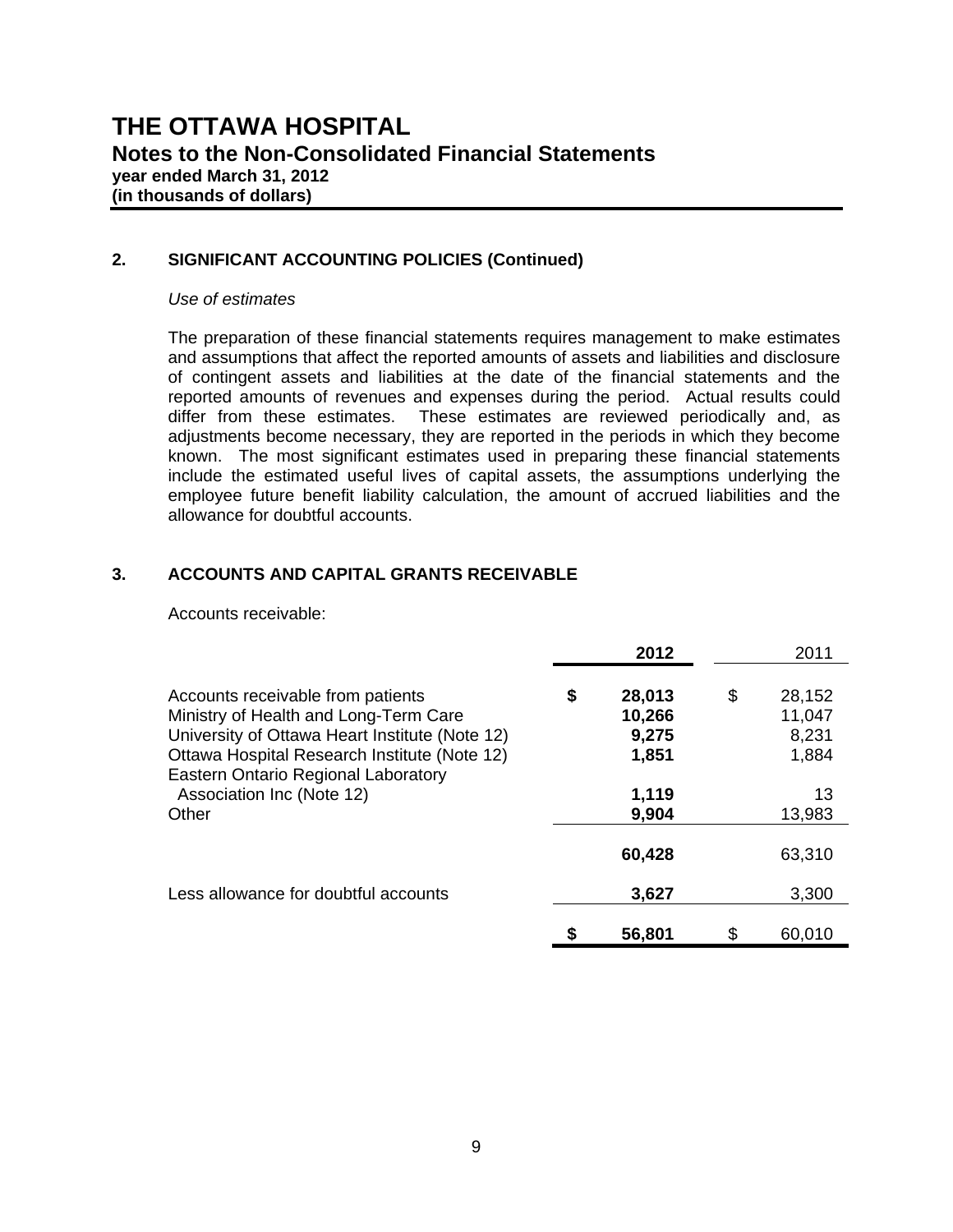#### **3. ACCOUNTS AND CAPITAL GRANTS RECEIVABLE (Continued)**

#### Capital grants receivable

Capital grants receivable relate to grants restricted in use for capital asset acquisitions or projects, which have been approved by the funder and are receivable by the Hospital at year-end. These amounts have also been included in deferred contributions related to capital assets.

|                                                                                 |   | 2012   | 2011         |
|---------------------------------------------------------------------------------|---|--------|--------------|
| The Ottawa Hospital Foundation (Note 11)<br>Eastern Ontario Regional Laboratory | S | 6,261  | \$<br>9,015  |
| Association Inc. (Note 11)                                                      |   | 7,834  | 7,834        |
| University of Ottawa                                                            |   | 477    | 2,112        |
| Ministry of Health and Long-Term Care                                           |   |        | 8,035        |
| Ottawa Hospital Research Institute (Note 11)                                    |   | 9,873  |              |
| Children's Hospital of Eastern Ontario                                          |   | 143    | 1,164        |
| Other                                                                           |   | 177    | (31)         |
|                                                                                 |   | 24,765 | \$<br>28,129 |

#### **4. CAPITAL ASSETS**

|                                                                          |                                 | 2012                                     |                               | 2011                          |
|--------------------------------------------------------------------------|---------------------------------|------------------------------------------|-------------------------------|-------------------------------|
|                                                                          | Cost                            | Accumulated<br>Amortization              | Net Book<br>Value             | Net Book<br>Value             |
| Land<br>Land improvements<br><b>Buildings</b><br><b>Building service</b> | \$<br>1,618<br>5,336<br>652,658 | \$<br>$\blacksquare$<br>5,206<br>217,073 | \$<br>1,618<br>130<br>435,585 | \$<br>1,618<br>183<br>384,635 |
| equipment<br>Major equipment<br>Construction<br>in progress              | 116,405<br>566,037<br>18,068    | 74,650<br>471,050<br>٠                   | 41,755<br>94,987<br>18,068    | 29,527<br>82,754<br>71,214    |
|                                                                          | \$1,360,122                     | 767,979<br>S                             | 592,143<br>\$                 | 569,931<br>S                  |

Cost and accumulated amortization of capital assets at March 31, 2011 amounted to \$1,283,601 and \$713,670 respectively.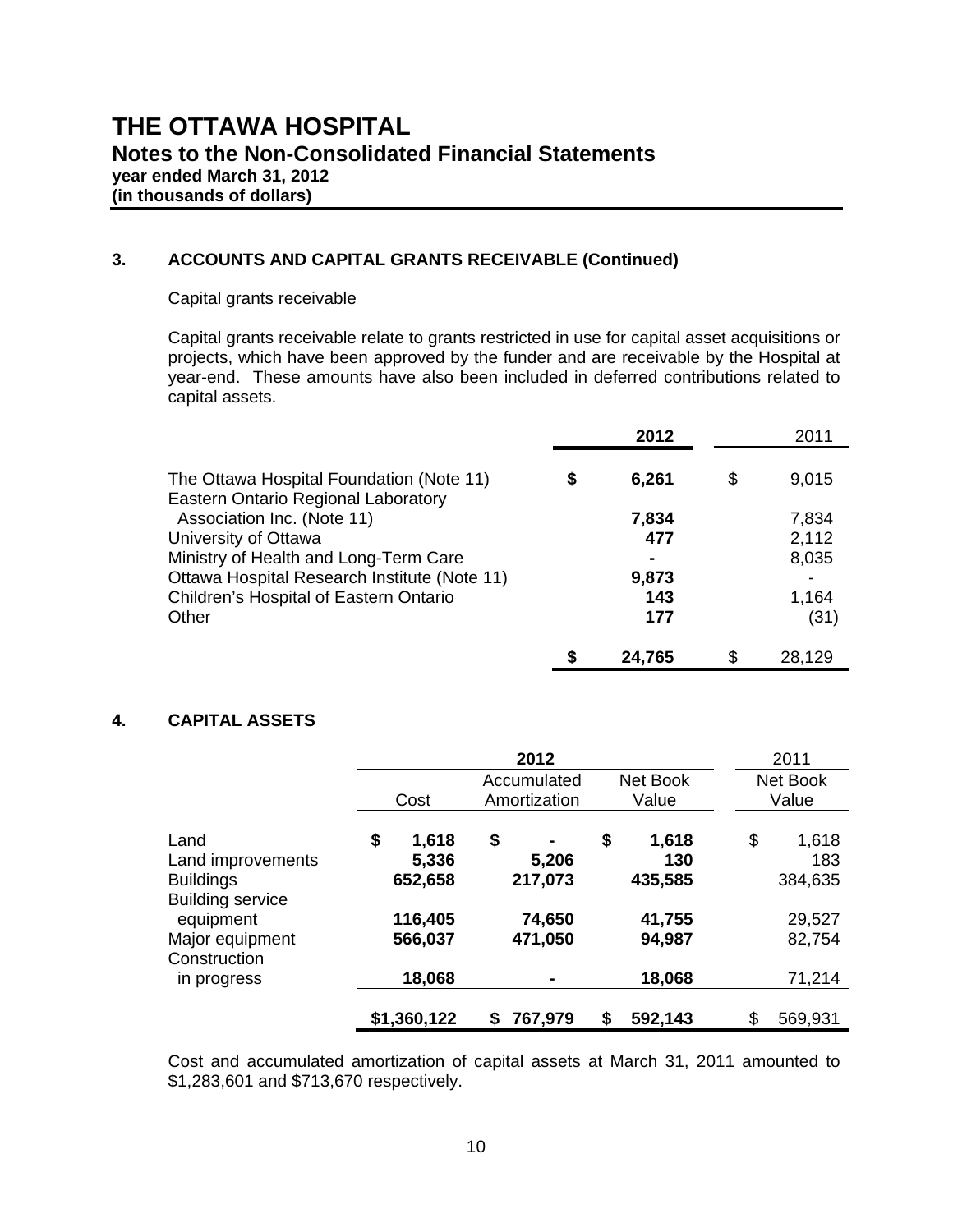#### **5. BANK INDEBTEDNESS**

The Hospital has an available line of credit of \$24,000 with its corporate bankers, of which no amount was drawn against at March 31, 2012 (2011 - \$NIL). This line of credit is unsecured and bears interest at prime. The Hospital also had an overdraft of \$22,867 (2011 - \$49,804) that was borrowed against investments held for capital purchases.

#### **6. EMPLOYEE FUTURE BENEFITS**

The Hospital offers a defined benefit plan which provides extended health care and dental insurance benefits to certain of its employees and extends this coverage to the post-retirement period. The most recent actuarial valuation of employee future benefits was completed as at April 1, 2009 and has been extrapolated to March 31, 2012.

At March 31, the Hospital's liability associated with the benefit plan is as follows:

|                                   |   | 2012      | 2011         |
|-----------------------------------|---|-----------|--------------|
| Accrued benefit obligation        | S | 75,448    | \$<br>38,917 |
| Unamortized past service costs    |   | (21, 873) | (1, 453)     |
| Unamortized experience losses     |   | (22, 338) | (13, 383)    |
| Employee future benefit liability | S | 31,237    | \$<br>24,081 |

The Hospital's defined benefit plan is not funded, resulting in a plan deficit equal to the accrued benefit obligation.

The significant actuarial assumptions adopted in estimating the Hospital's accrued benefit obligations are as follows:

|                                                                                                                   | 2012           | 2011           |
|-------------------------------------------------------------------------------------------------------------------|----------------|----------------|
| Discount rate to determine accrued benefit<br>obligation<br>Dental cost increases                                 | 5.00%<br>6.00% | 5.00%<br>6.00% |
| Extended healthcare cost escalations,                                                                             |                |                |
| decreasing by 0.5% per annum to an<br>ultimate rate of 5.0% thereafter<br>Expected average remaining service life | 7.50%          | 7.50%          |
| of employees                                                                                                      | 15 years       | 15 years       |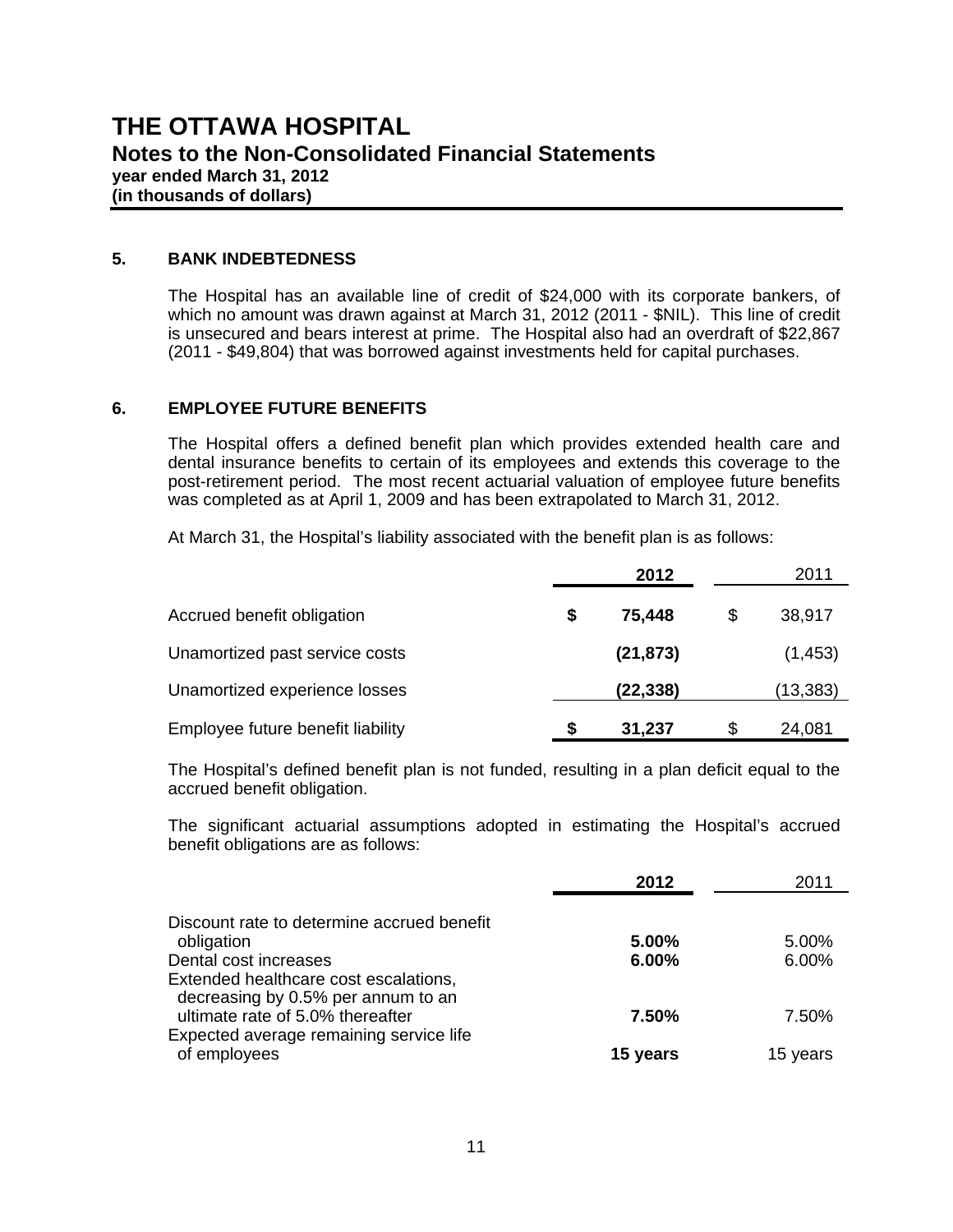# **THE OTTAWA HOSPITAL Notes to the Non-Consolidated Financial Statements year ended March 31, 2012**

**(in thousands of dollars)** 

#### **6. EMPLOYEE FUTURE BENEFITS (Continued)**

Included in the statement of operations is an amount of \$7,156 (2011 - \$3,377) regarding employee future benefits. This amount is comprised of:

|                                                          |   | 2012  |    | 2011  |
|----------------------------------------------------------|---|-------|----|-------|
| Additional benefit expense                               | S | 7,757 | \$ | 3,980 |
| Benefit payments made by the Hospital<br>during the year |   | (601) |    | (603) |
|                                                          | S | 7,156 | S  | 3,377 |

Health care sensitivity analysis

Assumed health care cost trend rates have a significant effect on the amounts reported for the health and dental care plans. A 1% change in assumed health and dental care cost trend rates would have the following effects for 2012.

|                                                | <b>Increase</b> | <b>Decrease</b> |
|------------------------------------------------|-----------------|-----------------|
| Net benefit cost<br>Accrued benefit obligation | 922<br>9,009    | 758<br>7,702    |

#### **7. DEFERRED CONTRIBUTIONS**

Related to funds held in trust

Deferred contributions related to funds held in trust represent the aggregate balance of funds held in trust for third parties.

The changes in the deferred balance for the year are as follows:

|                                            |    | 2012     | 2011         |
|--------------------------------------------|----|----------|--------------|
| Balance, beginning of year                 | \$ | 33,472   | \$<br>25,544 |
| Add contributions received during the year |    | 10,987   | 14,414       |
| Interest earned during the year            |    | 35       | 257          |
| Less disbursements made during the year    |    | (11,745) | (6, 743)     |
|                                            | S  | 32,749   | \$<br>33,472 |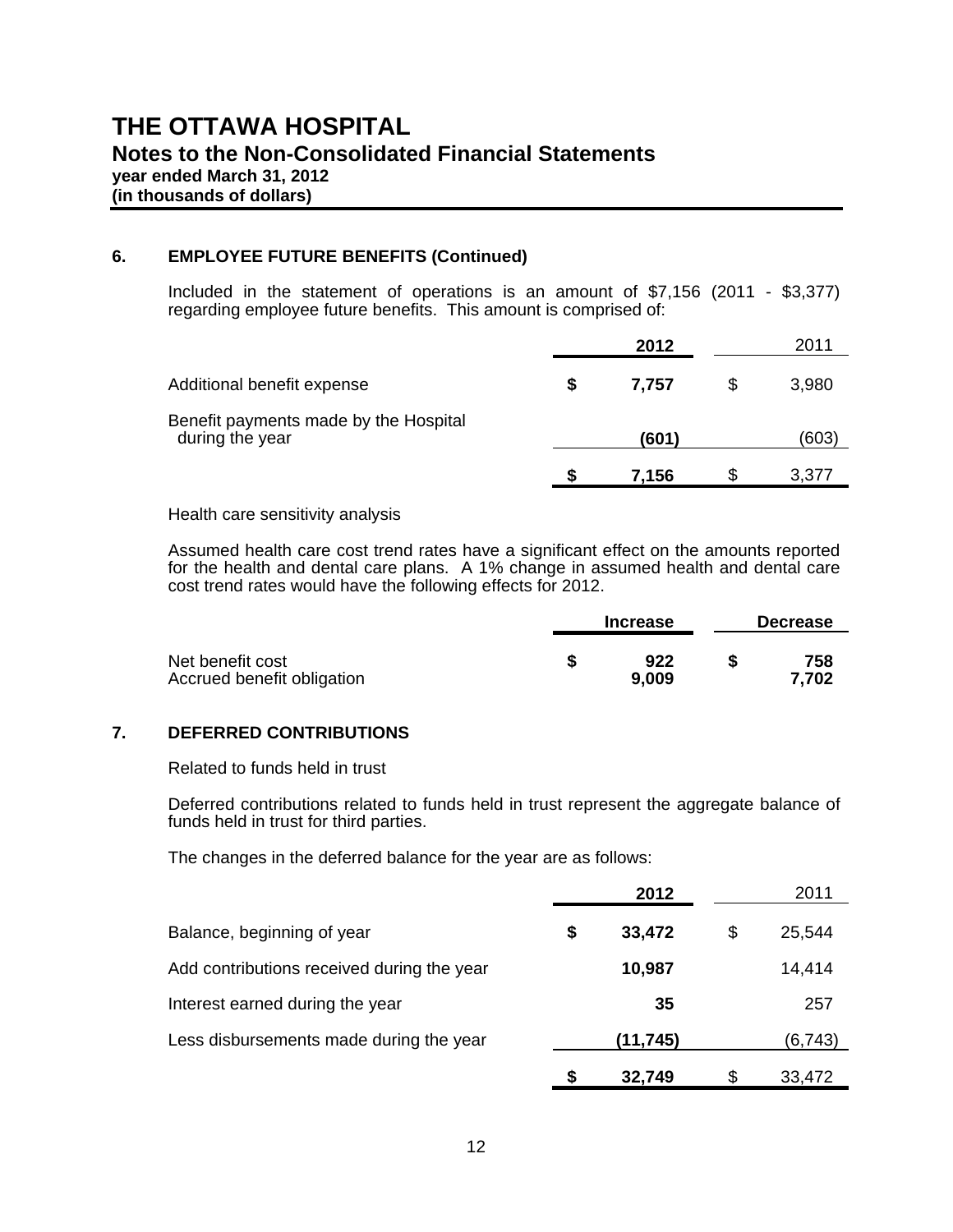#### **7. DEFERRED CONTRIBUTIONS (Continued)**

Related to capital assets

Deferred contributions related to capital assets represent the unamortized amount and unspent amount of donations and grants received for the purchase of capital assets. The amortization of capital contributions is recorded as revenue in the statement of operations.

The changes in the deferred balance for the year are as follows:

|                                            |    | 2012     | 2011          |
|--------------------------------------------|----|----------|---------------|
| Balance, beginning of year                 | \$ | 399,157  | \$<br>364,295 |
| Add contributions received during the year |    | 32,135   | 52,467        |
| Less amounts amortized for equipment       |    | (5, 377) | (5,071)       |
| Less amounts amortized for buildings       |    | (13,814) | (12, 534)     |
|                                            | S  | 412,101  | \$<br>399,157 |

The balance of unamortized and unspent capital contributions consists of the following:

|                                                                             | 2012              |    | 2011              |
|-----------------------------------------------------------------------------|-------------------|----|-------------------|
| Unamortized capital contributions (Note 9)<br>Unspent capital contributions | 373,475<br>38,626 | S  | 366,311<br>32,846 |
|                                                                             | 412,101           | S. | 399,157           |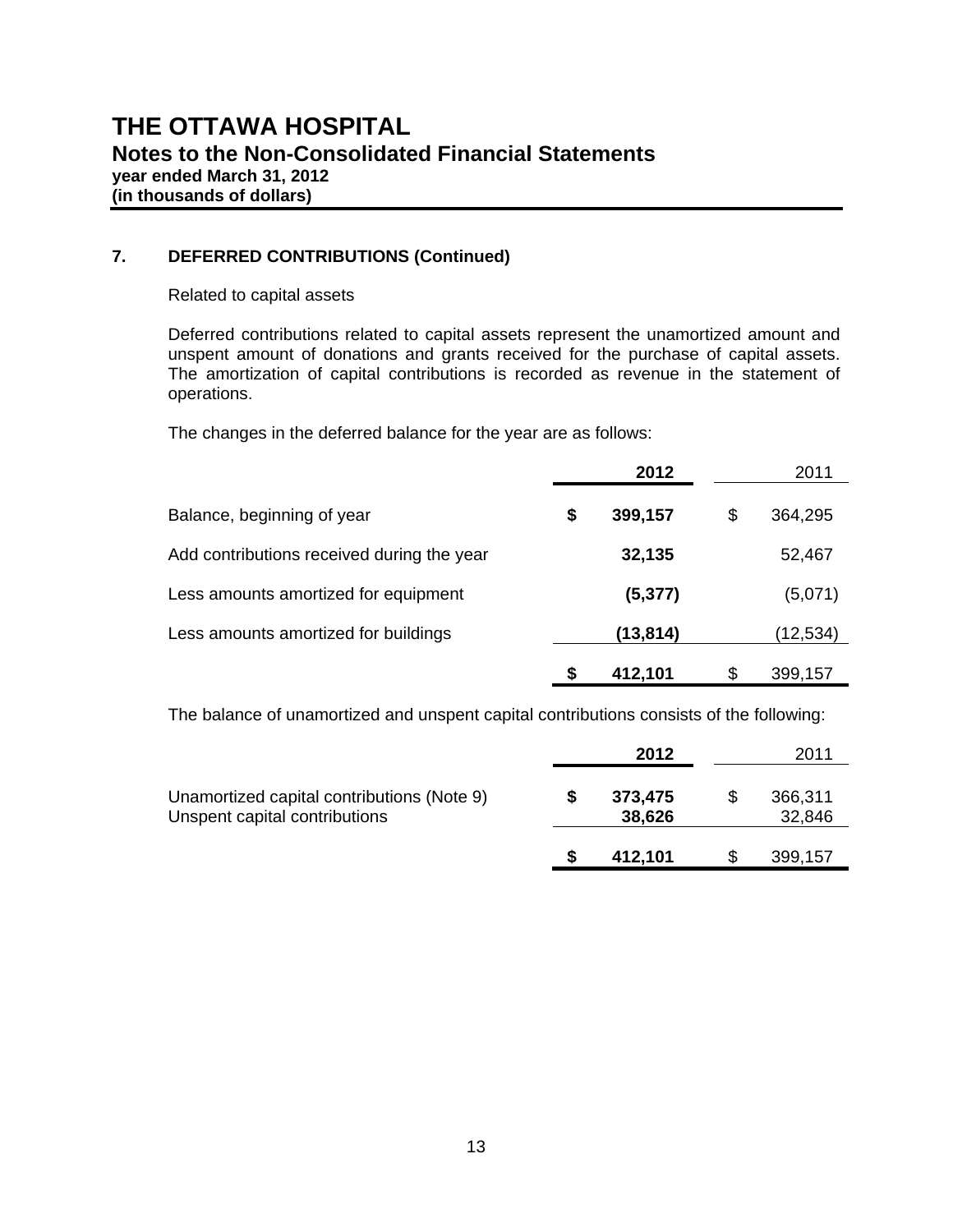#### **8. CAPITAL DISCLOSURES**

 The Hospital defines capital as its unrestricted net assets and its net assets invested in capital assets. The Hospital currently has an accumulated deficiency of unrestricted net assets due to past operations. As profitable operations are achieved, this deficiency of unrestricted net assets will be reduced. Once the deficiency in unrestricted net assets is eliminated, the object of the Hospital with respect to its unrestricted net assets is to fund future operations. The purpose of the net assets invested in capital assets is to fund the past acquisition of capital assets required for operational purposes.

The Hospital is not subject to externally imposed capital requirements and its overall strategy with respect to capital remains unchanged from the year ended March 31, 2011.

#### **9. INVESTED IN CAPITAL ASSETS**

Invested in capital assets is calculated as follows:

|                                                                             |   | 2012    |   | 2011    |
|-----------------------------------------------------------------------------|---|---------|---|---------|
| Capital assets<br>Amounts financed by:<br>Deferred contributions related to | S | 592,143 | S | 569,931 |
| capital assets (Note 7)                                                     |   | 373,475 |   | 366,311 |
|                                                                             | S | 218,668 | S | 203,620 |

Net change in invested in capital assets is calculated as follows:

|                                                                                                                                                                                             |   | 2012                |    | 2011                                 |
|---------------------------------------------------------------------------------------------------------------------------------------------------------------------------------------------|---|---------------------|----|--------------------------------------|
| Purchase of capital assets<br>Amounts funded by deferred contributions<br>Proceeds on disposal of equipment<br>Loss on disposal of capital assets<br>Amortization of deferred contributions | S | 77,260<br>(26, 355) | \$ | 102,470<br>(49, 754)<br>(10)<br>(18) |
| related to capital assets<br>Amortization of capital assets                                                                                                                                 |   | 19,191<br>(55, 048) |    | 17,605<br>(49, 288)                  |
|                                                                                                                                                                                             |   | 15.048              | S  | 21,005                               |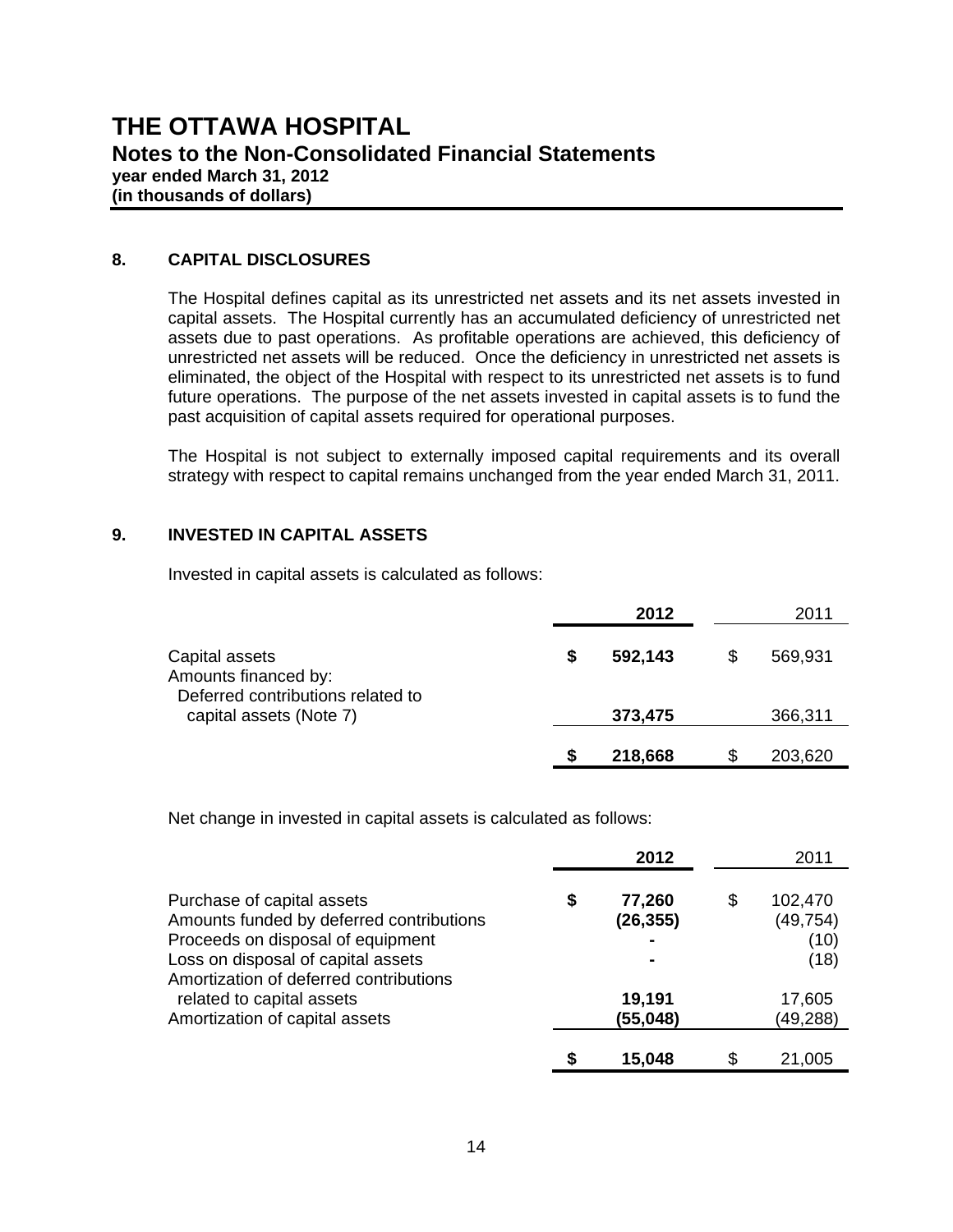#### **9. INVESTED IN CAPITAL ASSETS (Continued)**

Investments held for capital purchases relates to funding received and restricted for the purpose of capital expenditures. The funds are held with the Hospital's bank and are classified as long term as the associated cash outflow is not expected to occur within one year.

#### **10. PENSION PLAN**

 Substantially all of the employees of the Hospital are members of the Healthcare of Ontario Pension Plan (the "Plan"), which is a multi-employer defined benefit pension plan available to all eligible employees of the participating members of the Ontario Hospital Association. Contributions to the plan made during the year by the Hospital on behalf of its employees amounted to \$46,216 (2011 - \$41,612) and are included in the statement of operations.

 In consultation with its actuaries, the pension expense is based on Plan management's best estimates, of the amount required to provide a high level of assurance that benefits will be fully represented by fund assets at retirement, as provided by the Plan. The funding objective is for employer contributions to the Plan to remain a constant percentage of employees' contributions.

 Variances between actuarial funding estimates and actual experience may be material and any differences are generally to be funded by the participating members. The most recent triennial actuarial valuation of the Plan as at December 31, 2010 indicates the plan is fully funded.

#### **11. FINANCIAL INSTRUMENTS**

The carrying value of cash held in trust, accounts receivable, bank indebtedness, accounts payable and accrued liabilities and payable to The Ottawa Hospital Residence Corporation approximates their fair value because of the relatively short period to maturity of the instruments.

The fair value of capital grants receivable is not determinable as there are no fixed repayment terms.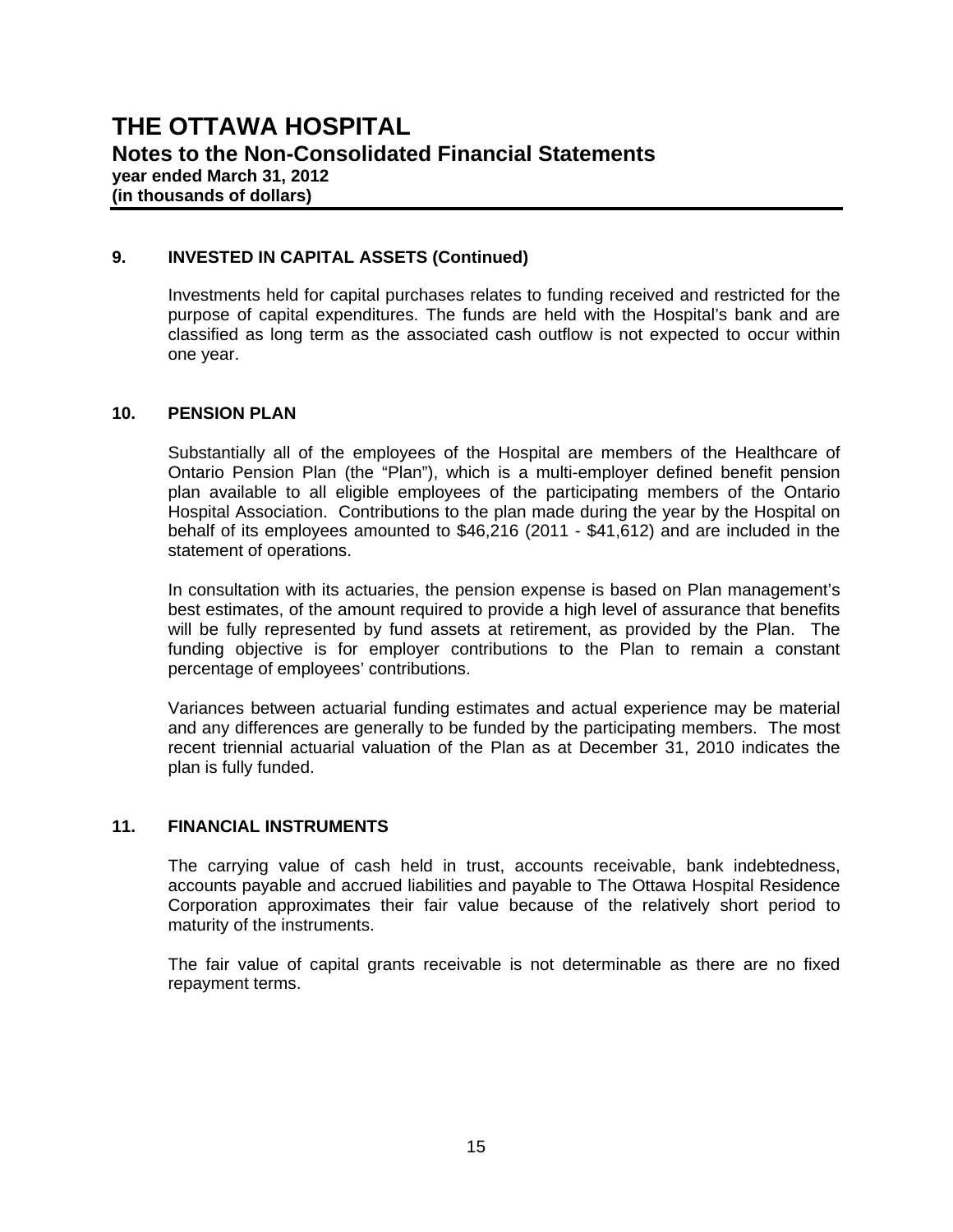#### **11. FINANCIAL INSTRUMENTS (Continued)**

 The fair value of guarantees and letters of credit are based on fees currently charged for similar agreements or on the estimated cost to terminate them or otherwise settle the obligations with the counterparties at the reported borrowing date. In situations in which there is no market for these guarantees and they were issued without explicit costs, it is not practicable to determine their fair value with sufficient reliability. Unless otherwise noted, it is management's opinion that the Hospital is not subject to significant interest or currency risk arising from these instruments.

#### *Credit risk*

 Credit risk relates to the potential that one party to a financial instrument will fail to discharge an obligation and incur a financial loss. The Hospital is exposed to credit risk on its accounts receivable.

#### **12. RELATED ENTITIES**

The Ottawa Hospital Foundation:

 The Hospital has an economic interest in The Ottawa Hospital Foundation (the "Foundation"), a tax-exempt entity without share capital incorporated under the laws of Ontario. The Foundation was established to raise, receive, maintain and manage funds to be distributed towards various programs and capital projects of the Hospital. During the year, the Hospital received \$11,608 (2011 - \$18,291) from the Foundation. As at March 31, 2012, the Hospital had a capital grant receivable from the Foundation amounting to \$6,261 (2011 - \$9,015) and an endowment receivable of \$531 (2011 - \$350). In addition, the Foundation donated gifts-in-kind to the Hospital, which were recorded by the Hospital at no value. The Hospital provides the Foundation with office premises without charge.

Ottawa Hospital Research Institute:

 The Hospital has an economic interest in the Ottawa Hospital Research Institute (the "Institute"). The Institute carries on and exclusively promotes scientific research and experimental development for the benefit of the general public. The Institute is a taxexempt entity incorporated under the laws of Ontario.

 As at March 31, 2012, the Hospital had a capital grant receivable from the Institute in the amount of \$9,873 (2011 - \$NIL) and an operational receivable from the Institute amounting to \$1,851 (2011 - \$1,884). The Hospital provided \$4,352 (2011 - \$4,793) of base funding in support of resources to the Institute during fiscal 2012. The Hospital also provided \$150 (2011 - \$150) for specific operating expenditures to the Institute. These amounts are recorded in supplies and other on the Statement of Operations.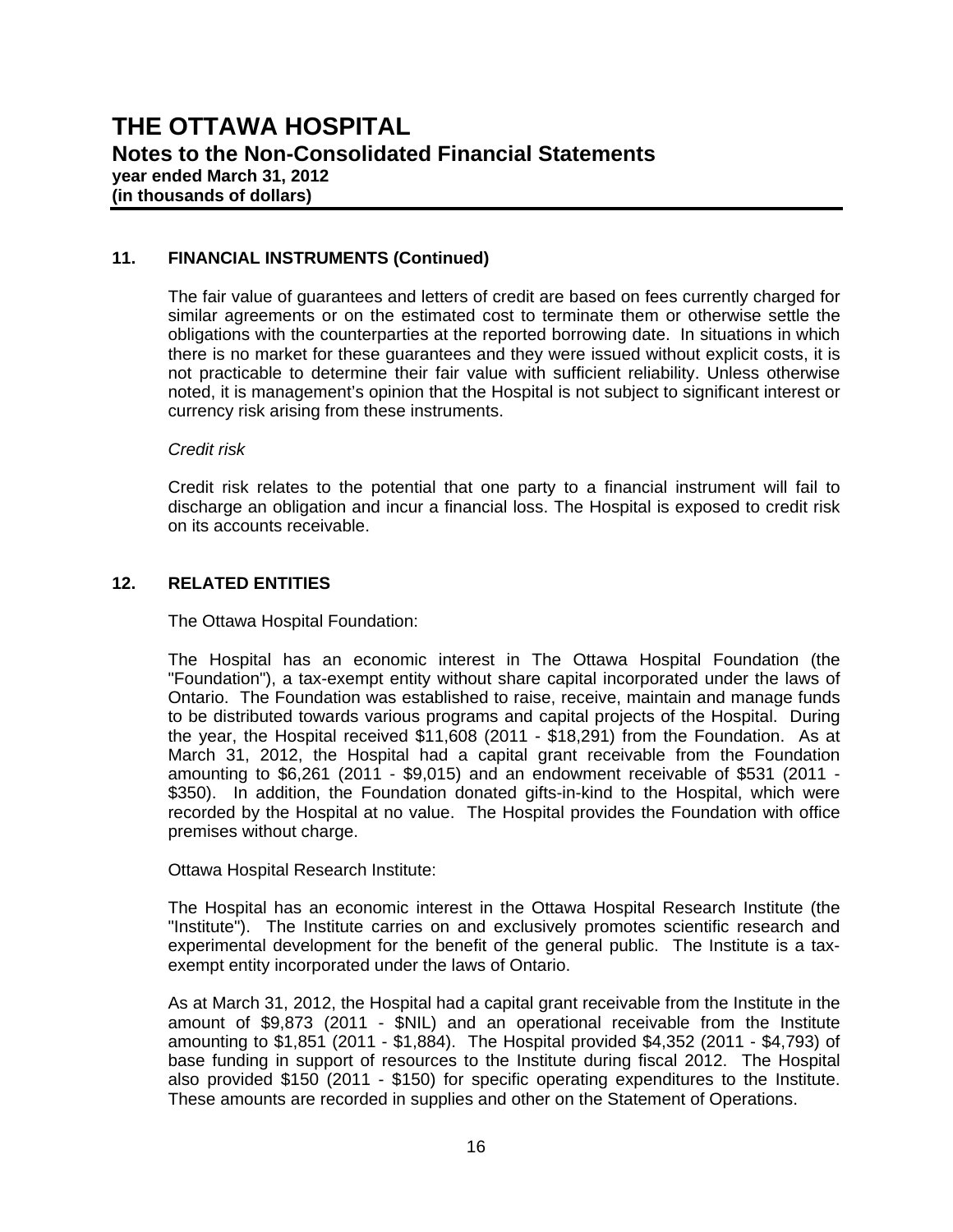#### **12. RELATED ENTITIES (Continued)**

Auxiliaries:

 The Hospital has an economic interest in the Ottawa Civic Hospital Auxiliary, the Riverside Hospital Auxiliary and the Friends of the Ottawa General Hospital (the "Auxiliaries") and the Rehabilitation Centre Volunteer Association. The object of the Auxiliaries is to raise and receive funds to be distributed towards various programs and capital projects of the Hospital and its related Foundations. The Auxiliaries are taxexempt entities created under the laws of Ontario.

The Ottawa Hospital Residence Corporation:

 The Hospital exercises control over The Ottawa Hospital Residence Corporation (the "Corporation"), a tax-exempt entity without share capital incorporated under the laws of Ontario providing residences to the interns and residents of the Hospital. The amount payable to the Corporation, amounting to \$4,565 (2011 - \$4,212), is subject to an interest rate of prime minus 1.85%, is due on demand and has no fixed terms of repayment.

 The summarized assets, liabilities and results of operations for the Corporation for the year ended December 31 is as follows:

|                                                           | 2011                 | 2010                 |
|-----------------------------------------------------------|----------------------|----------------------|
| Financial position:<br><b>Total assets</b>                | \$<br>7,486          | \$<br>6,145          |
| <b>Total liabilities</b><br>Net assets                    | \$<br>106<br>7,380   | \$<br>205<br>5,940   |
|                                                           | \$<br>7,486          | \$<br>6,145          |
| Results of operations:<br>Total revenue<br>Total expenses | \$<br>2,724<br>1,284 | \$<br>3,349<br>2,931 |
| Excess of revenue over expenses                           | \$<br>1,440          | \$<br>418            |
| Cash flows:<br>Operating<br>Investing                     | \$<br>2,037<br>(81)  | \$<br>417<br>(106)   |
| Cash flows for the year                                   | \$<br>1,956          | \$<br>311            |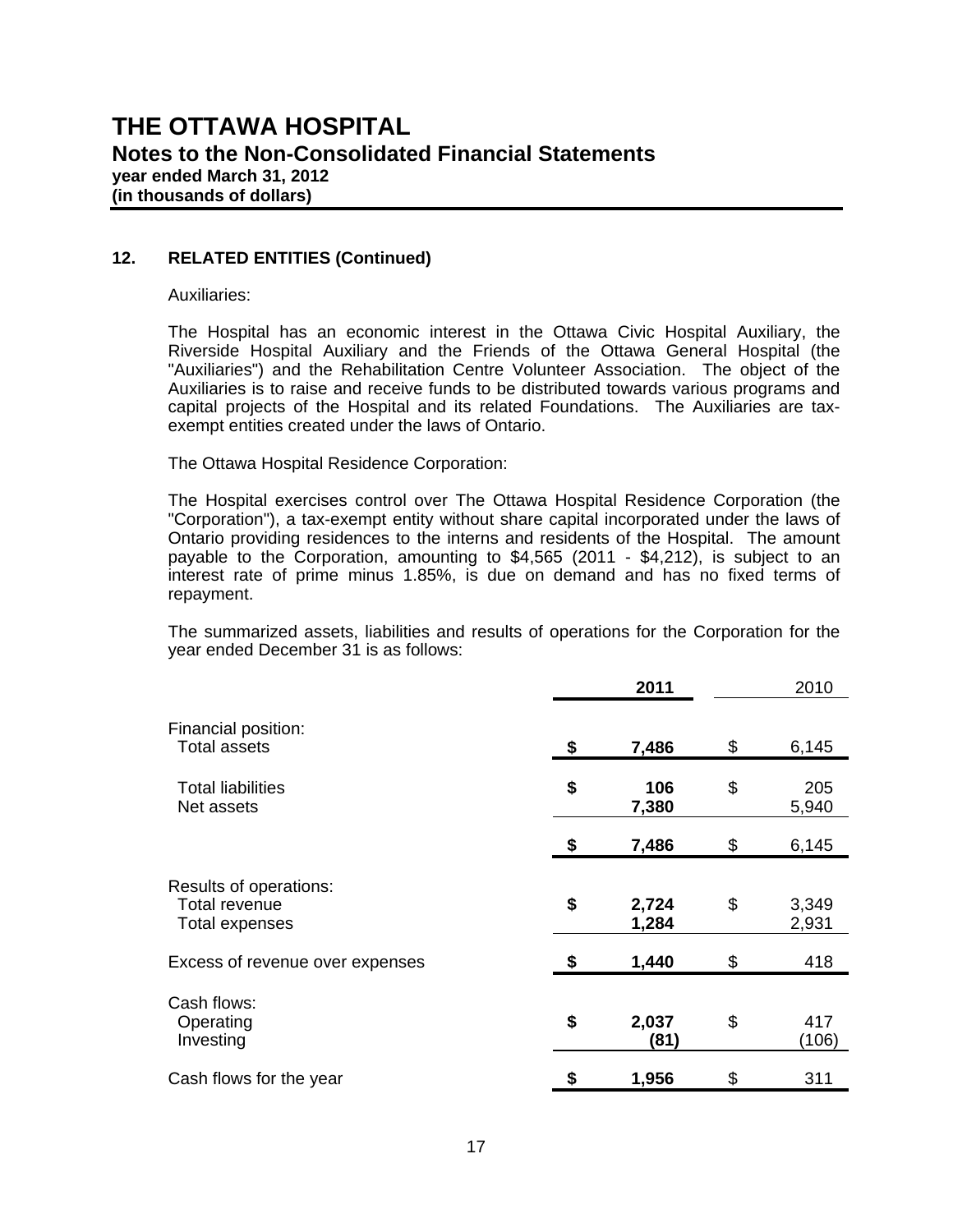#### **12. RELATED ENTITIES (Continued)**

University of Ottawa Heart Institute:

 The Hospital exercises control over the University of Ottawa Heart Institute, a taxexempt charity, incorporated under the laws of Ontario.

 The University of Ottawa Heart Institute provides cardiac services to the patients of the Hospital. Pursuant to the Public Hospitals Act, the Hospital is ultimately responsible for the health care of patients and, all patients at the University of Ottawa Heart Institute are acknowledged to be patients of the Hospital.

 The business relationship between the Hospital and the University of Ottawa Heart Institute is governed by a service agreement pursuant to which clinical and administrative support is provided at fair market value, and premises provided at no charge by the Hospital.

 The intent of the service agreement is that any deficit incurred by either party shall be managed by the party incurring the deficit. The University of Ottawa Heart Institute has an accumulated unrestricted net asset deficiency of \$9,583 at March 31, 2012 (2011 - \$8,822).

 As at March 31, 2012, the Hospital had a receivable from the University of Ottawa Heart Institute amounting to \$9,275 (2011 - \$8,231), bearing interest at prime. This receivable has no fixed terms of repayment.

 The summarized assets, liabilities and results of operations for the University of Ottawa Heart Institute for the year ended March 31 is as follows:

|                                                           |    | 2012               | 2011                     |
|-----------------------------------------------------------|----|--------------------|--------------------------|
| Financial position:<br><b>Total assets</b>                | \$ | 70,681             | \$<br>68,868             |
| <b>Total liabilities</b><br>Net assets                    | \$ | 68,803<br>1,878    | \$<br>67,054<br>1,814    |
|                                                           | \$ | 70,681             | \$<br>68,868             |
| Results of operations:<br>Total revenue<br>Total expenses | \$ | 156,974<br>156,910 | \$<br>153,502<br>153,440 |
| Excess of revenue over expenses                           | S  | 64                 | \$<br>62                 |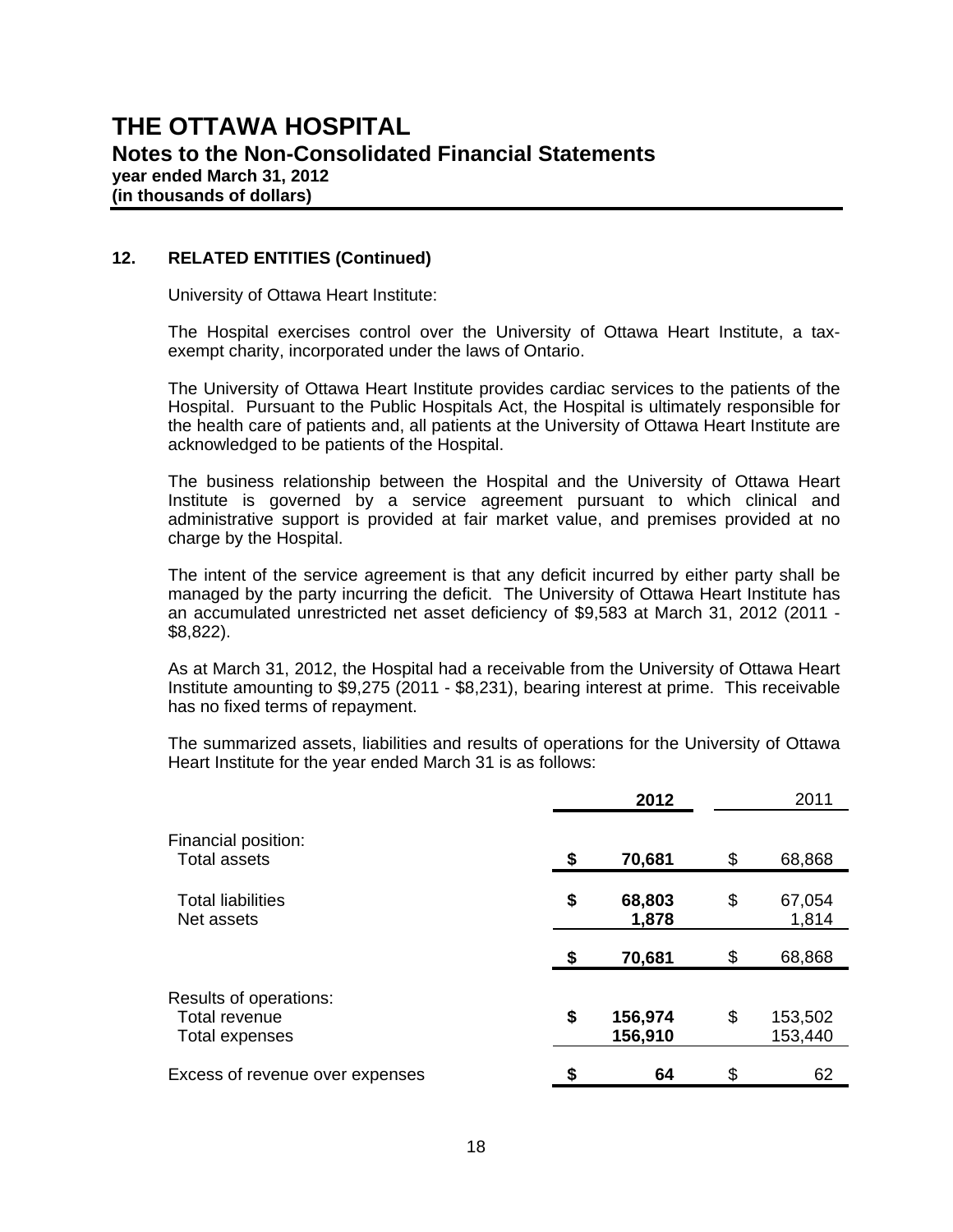# **THE OTTAWA HOSPITAL Notes to the Non-Consolidated Financial Statements year ended March 31, 2012**

**(in thousands of dollars)** 

#### **12. RELATED ENTITIES (Continued)**

University of Ottawa Heart Institute: (Continued)

|                         |    | 2012     | 2011        |
|-------------------------|----|----------|-------------|
| Cash flows:             |    |          |             |
| Operating               | \$ | 6,924    | \$<br>4,615 |
| Investing               |    | (4, 324) | (4, 248)    |
| Financing               |    | 1,746    | 3,043       |
|                         |    |          |             |
| Cash flows for the year | S  | 4,346    | \$<br>3,410 |

 Hospital Food Services - Ontario Inc. and Ottawa Regional Hospital Linen Services Incorporated:

 The Hospital is a founding member of Hospital Food Services - Ontario Inc. ("HFS") and of the Ottawa Regional Hospital Linen Services Incorporated ("ORHLS"). HFS and ORHLS were established to provide food and laundry services, respectively to member hospitals on a cost of service basis.

 At March 31, 2012, the Hospital had an economic interest of \$3,557 (2011 - \$3,496) of total net assets of \$5,774 (2011 - \$5,639) of HFS. The corresponding interest in ORHLS was \$7,143 (2011 - \$6,518) of total net assets of \$12,428 (2011 - \$11,412).

 For the year ended March 31, 2012, the Hospital provided \$1,463 (2011 - \$1,253) to HFS for food services and \$9,400 (2011 - \$8,914) to ORHLS for linen services. These amounts have been included in Supplies and other on the Statement of Operations.

Eastern Ontario Regional Laboratory Association Inc.:

 The Hospital is a founding member of Eastern Ontario Regional Laboratory Association Inc. ("EORLA"). EORLA was established to provide specialized laboratory services to the 16-member hospitals on a cost of service basis.

 The Hospital entered into a contract with the Ministry of Health and Long-term Care of Ontario to construct a regional laboratory, including investment in capital equipment. As at March 31, 2012, the Hospital had completed the project, at a total cost of \$25,376, of which \$7,834 (2011 - \$7,834) is to be funded by EORLA. In return for this capital investment, EORLA will be permitted to occupy the premises, under the provisions set out in the member Site Use Agreements.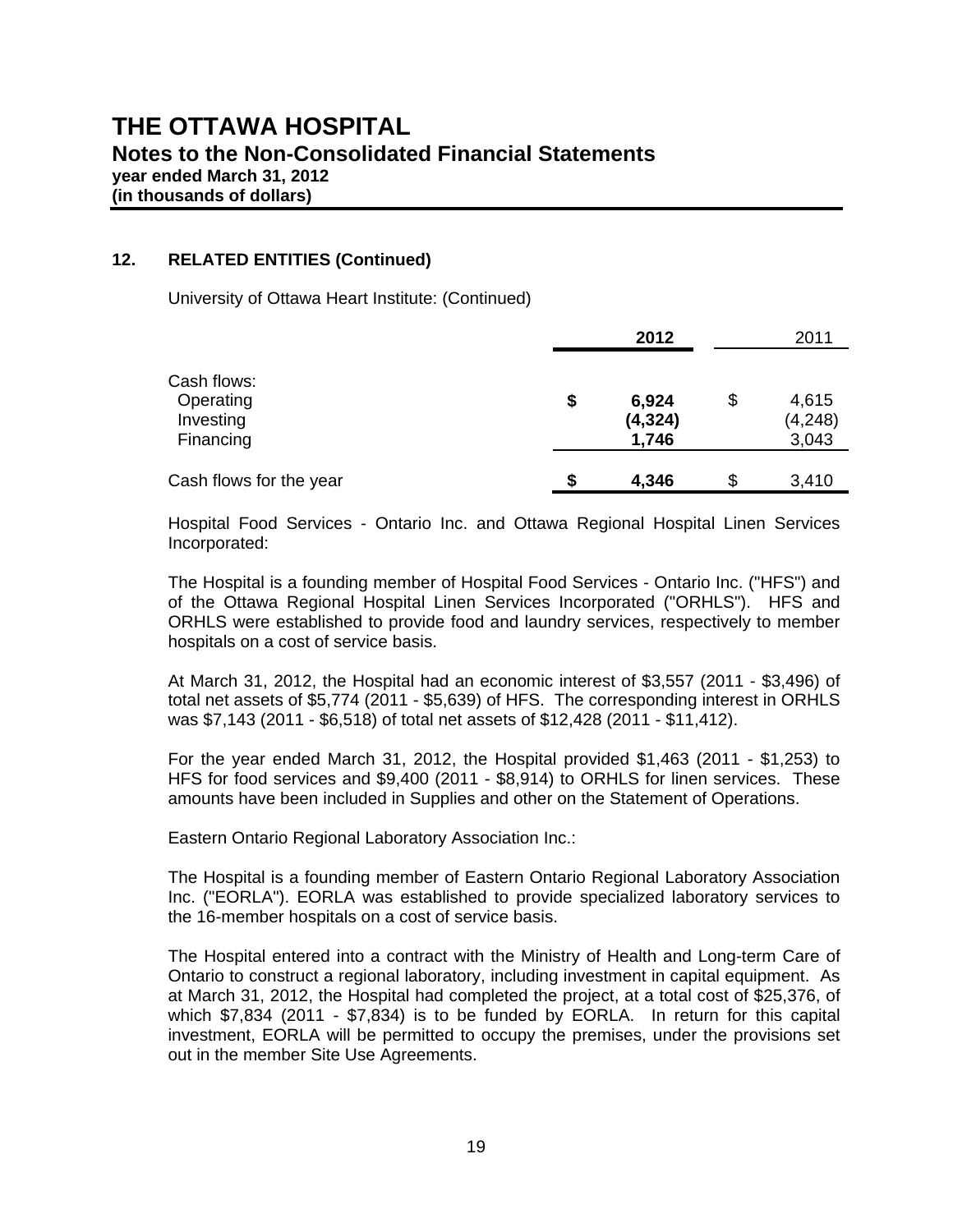#### **12. RELATED ENTITIES (Continued)**

Eastern Ontario Regional Laboratory Association Inc.: (Continued)

 As at March 31, 2012, the Hospital had a capital grant receivable from EORLA in the amount of \$7,834 (2011 - \$7,834) and an operational receivable of \$1,119 (2011 - \$13).

Champlain Health Supply Services:

 The Hospital is a founding member of Champlain Health Supply Services ("CHSS"). CHSS was established to implement shared service collaboration for the hospitals in the Champlain Region that will integrate the operations of sourcing, procurement and logistics across the region. As part of the Transfer Payment Agreement between the Ministry of Finance and CHSS, each of the member hospitals is required to fund a portion of the development and start-up activities of CHSS through to December 31, 2011 through cash payments and contributions in-kind.

Champlain Health Supply Services:

 As at March 31, the Hospital had a payable of \$560 (2011 - receivable of \$503) from CHSS relating to expenses paid by CHSS on behalf of the Hospital.

#### **13. CHANGES IN NON-CASH OPERATING WORKING CAPITAL ITEMS**

|                                                                                                                              | 2012                                         | 2011                                            |
|------------------------------------------------------------------------------------------------------------------------------|----------------------------------------------|-------------------------------------------------|
| Short-term investments<br>Accounts receivable<br>Inventories<br>Prepaid expenses<br>Accounts payable and accrued liabilities | \$<br>245<br>3,209<br>(855)<br>598<br>20,023 | \$<br>53<br>(669)<br>(249)<br>(1,001)<br>12,229 |
|                                                                                                                              | \$<br>23,220                                 | \$<br>10,363                                    |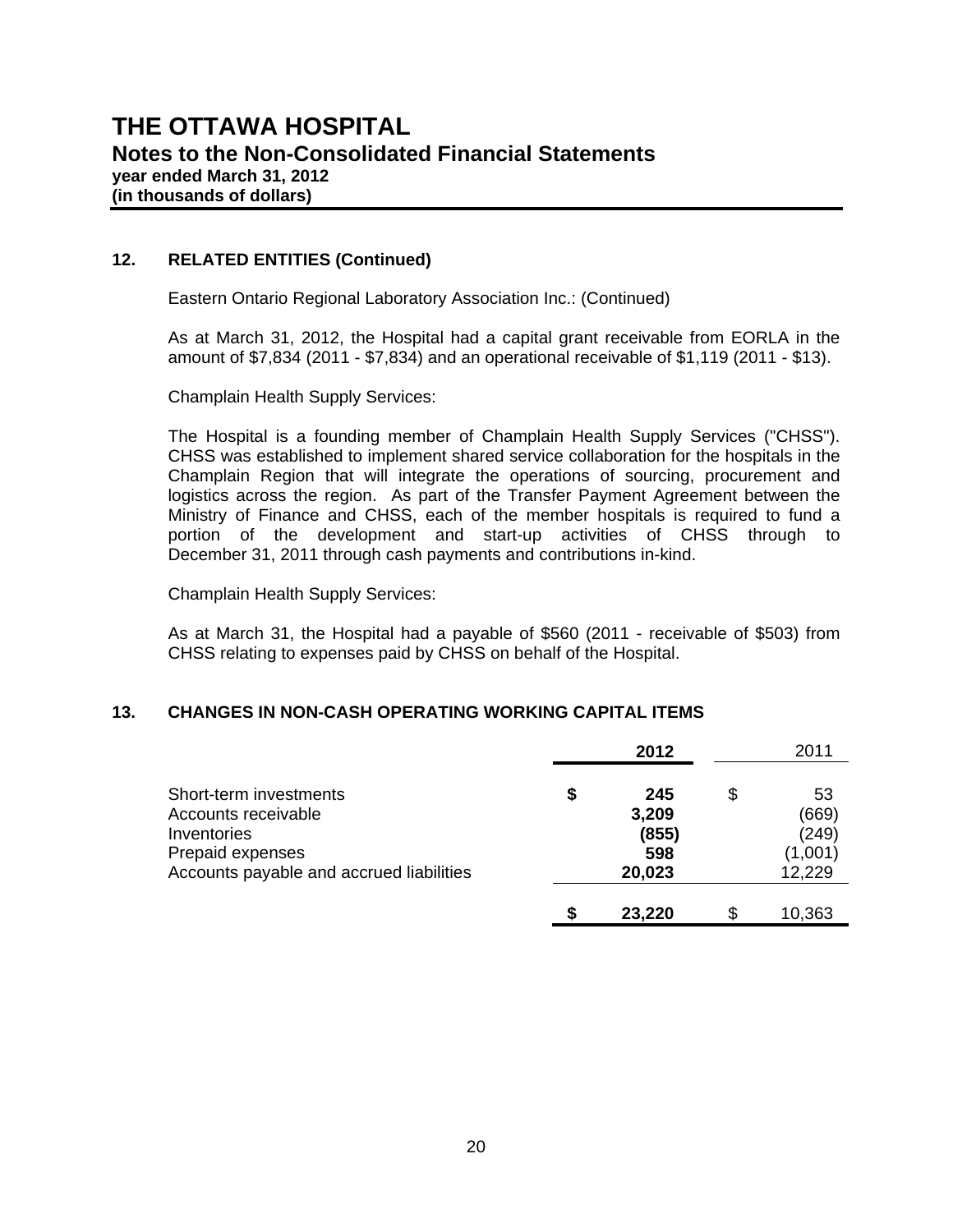#### **14. COMMITMENTS, CONTINGENCIES AND GUARANTEES**

 The nature of the Hospital's activities is such that there is usually litigation pending or in prospect at any time. With respect to claims at March 31, 2012, management believes the Hospital has valid defenses and appropriate insurance coverage in place. In the event any claims are successful, management believes that such claims are not expected to have a material effect on the Hospital's financial position.

 A group of hospitals, including the Hospital, have formed the Healthcare Insurance Reciprocal of Canada ("HIROC"). HIROC is registered as a Reciprocal pursuant to provincial Insurance Acts which permit persons to exchange with other persons reciprocal contracts of indemnity insurance. HIROC facilitates the provision of liability insurance coverage to health care organizations in the provinces and territories where it is licensed. Subscribers pay annual premiums, which are actuarially determined, and are subject to assessment for losses in excess of such premiums, if any, experienced by the group of subscribers for the year in which they were a subscriber. No such assessments have been made to March 31, 2012.

At March 31, 2012, HFS had \$6,796 (2011 - \$8,715) outstanding on an available line of credit of \$9,806 (2011 - \$10,300), with the Hospital guaranteeing 48.1%. The guarantee continues until the loan, including accrued interest and fees, has been paid in full. In the event of any breach of covenants associated with this line of credit, the Hospital may be required to advance capital to HFS in accordance with its guarantee of the debt. At March 31, 2012, the Hospital's share of the potential debt repayment should HFS default on the line of credit is \$3,269 (2011 - \$4,192). As at the date of the audit report, there has been no such request by the debtor.

The Hospital has construction in progress recorded in capital assets of \$18,068 at March 31, 2012 (2011 - \$71,214). The cost to complete this construction is estimated at \$36,354 (2011 - \$28,064).

To the extent permitted by law the Hospital indemnifies present and former directors and officers against certain claims that may be made against them as a result of their service as directors or officers. The Hospital purchases directors' and officers' liability insurance that may be available in certain instances. The nature and likelihood of these arrangements preclude the Hospital from making a reasonable estimate of the maximum potential amount the Hospital could be required to pay to counterparties. The Hospital believes the likelihood that it will incur significant liability under these arrangements is remote and accordingly, no amount has been recorded in the non-consolidated financial statements for these guarantees.